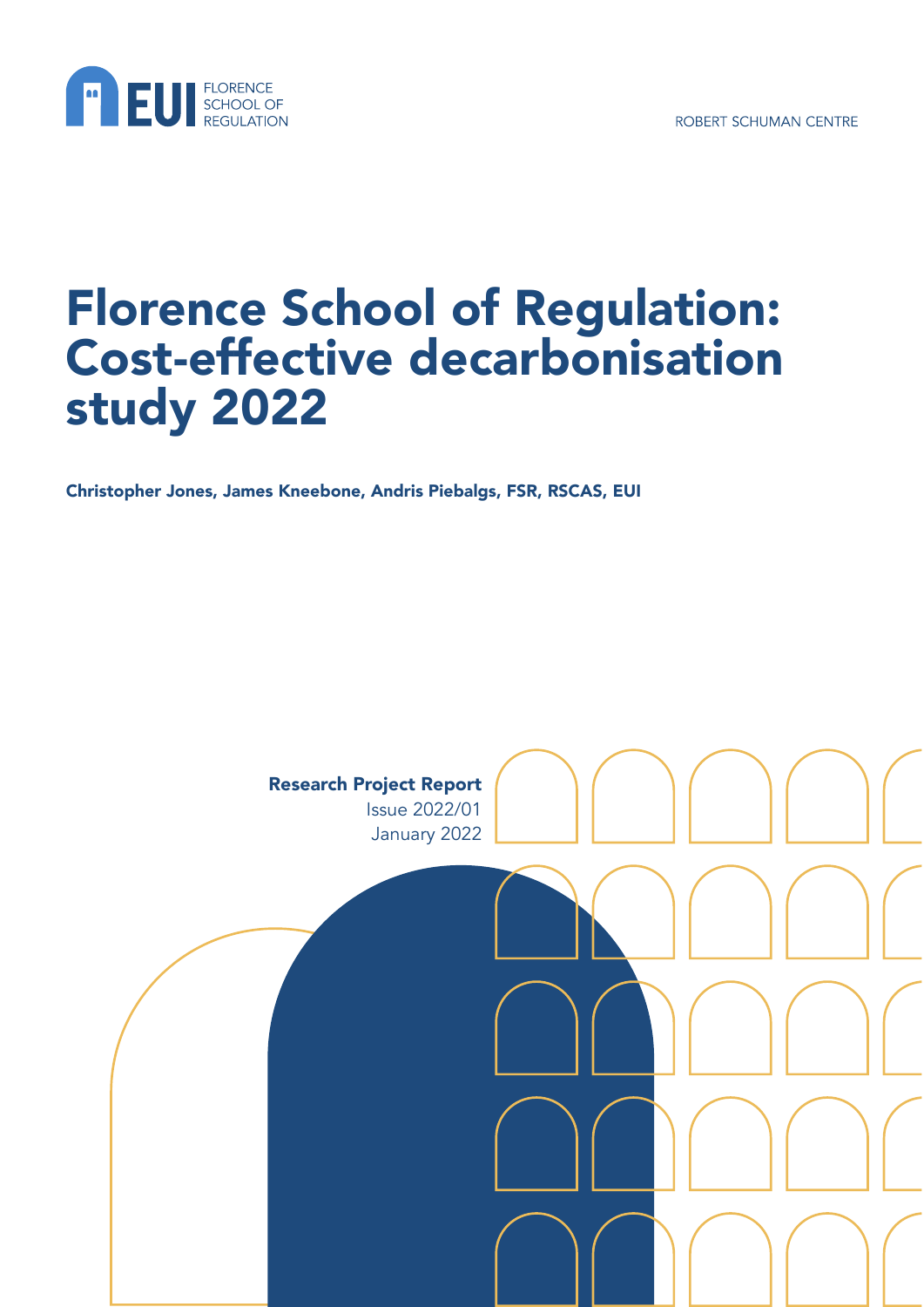The Florence School of Regulation would like to thank Fundacion Naturgy for the financial support to produce this publication and for their full acceptance of the academic freedom of the authors in executing this study. Views expressed in this publication reflect the opinion of the individual authors and do not necessarily reflect the views of the Fundacion Naturgy or the European University Institute.



© European University Institute, 2022

Editorial matter and selection © Christopher Jones, James Kneebone, Andris Piebalgs, 2022

This work is licensed under the [Creative Commons Attribution 4.0 \(CC-BY 4.0\) International license](https://creativecommons.org/licenses/by/4.0/) which governs the terms of access and reuse for this work. If cited or quoted, reference should be made to the full name of the author(s), editor(s), the title, the series and number, the year and the publisher.

Views expressed in this publication reflect the opinion of individual authors and not those of the European University Institute.

Published by

European University Institute (EUI)

Via dei Roccettini 9, I-50014

San Domenico di Fiesole (FI)

Italy

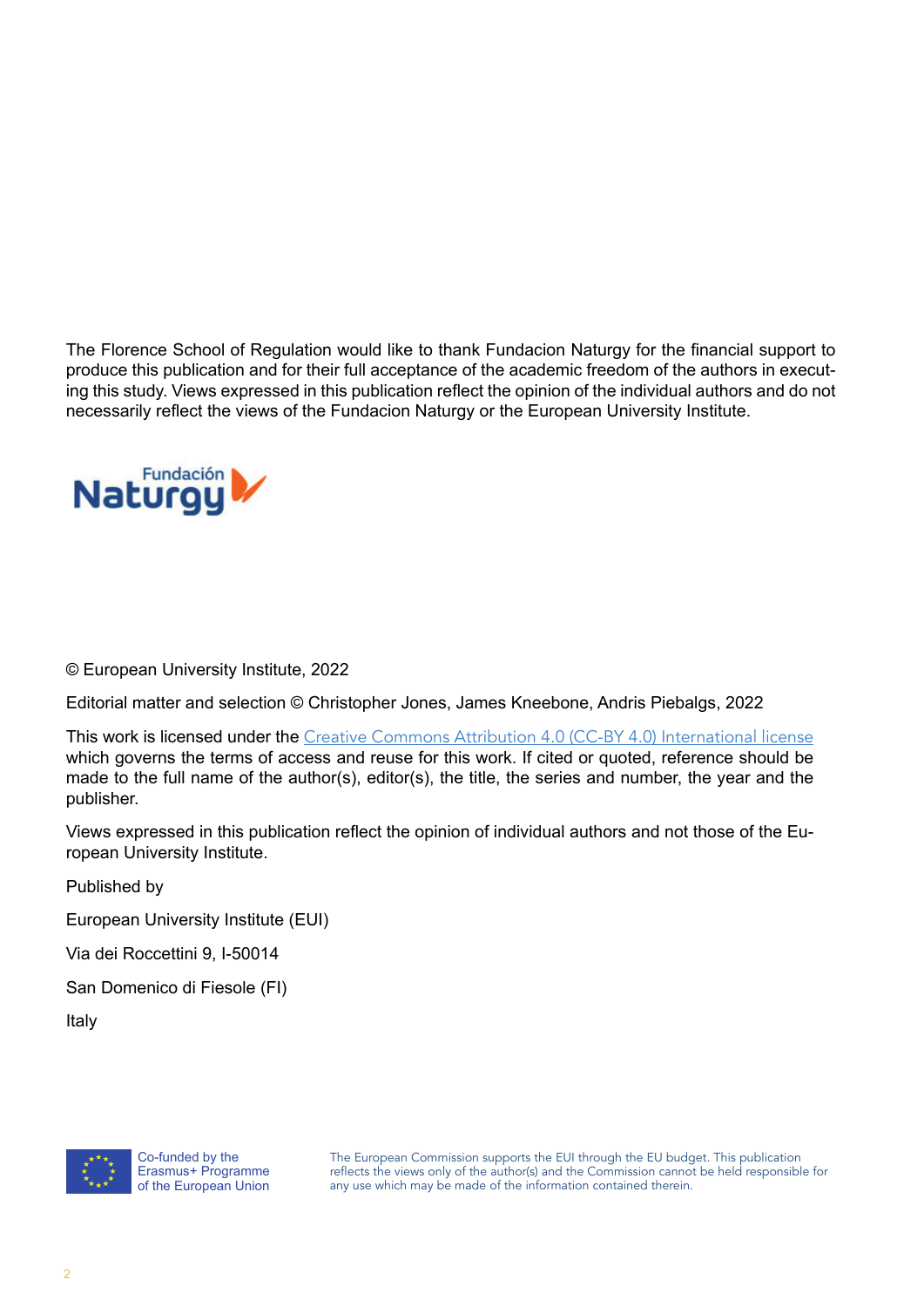# Table of Contents

| 1. Introduction                                                                 | 5  |
|---------------------------------------------------------------------------------|----|
| Aims of the study update                                                        | 5  |
| EU energy aims in context                                                       | 5  |
| Lessons from the past                                                           | 7  |
| 2. The 2020 objectives and the challenge of the Green Deal                      | 8  |
| <b>First movers</b>                                                             | 8  |
| Energy security and competitiveness in the context<br>of climate focused policy | 9  |
| Renewed ambition                                                                | 10 |
| 3. Expected costs and capacity of renewable electricity technologies            | 11 |
| Levelised costs of different renewable energy technologies                      | 11 |
| Projected renewable energy potential                                            | 11 |
| 4. Building a clean hydrogen economy                                            | 13 |
| Definitions of hydrogen types                                                   | 13 |
| Hydrogen cost projections                                                       | 14 |
| Key factors in the development of a clean hydrogen economy                      | 18 |
| <b>References</b>                                                               | 21 |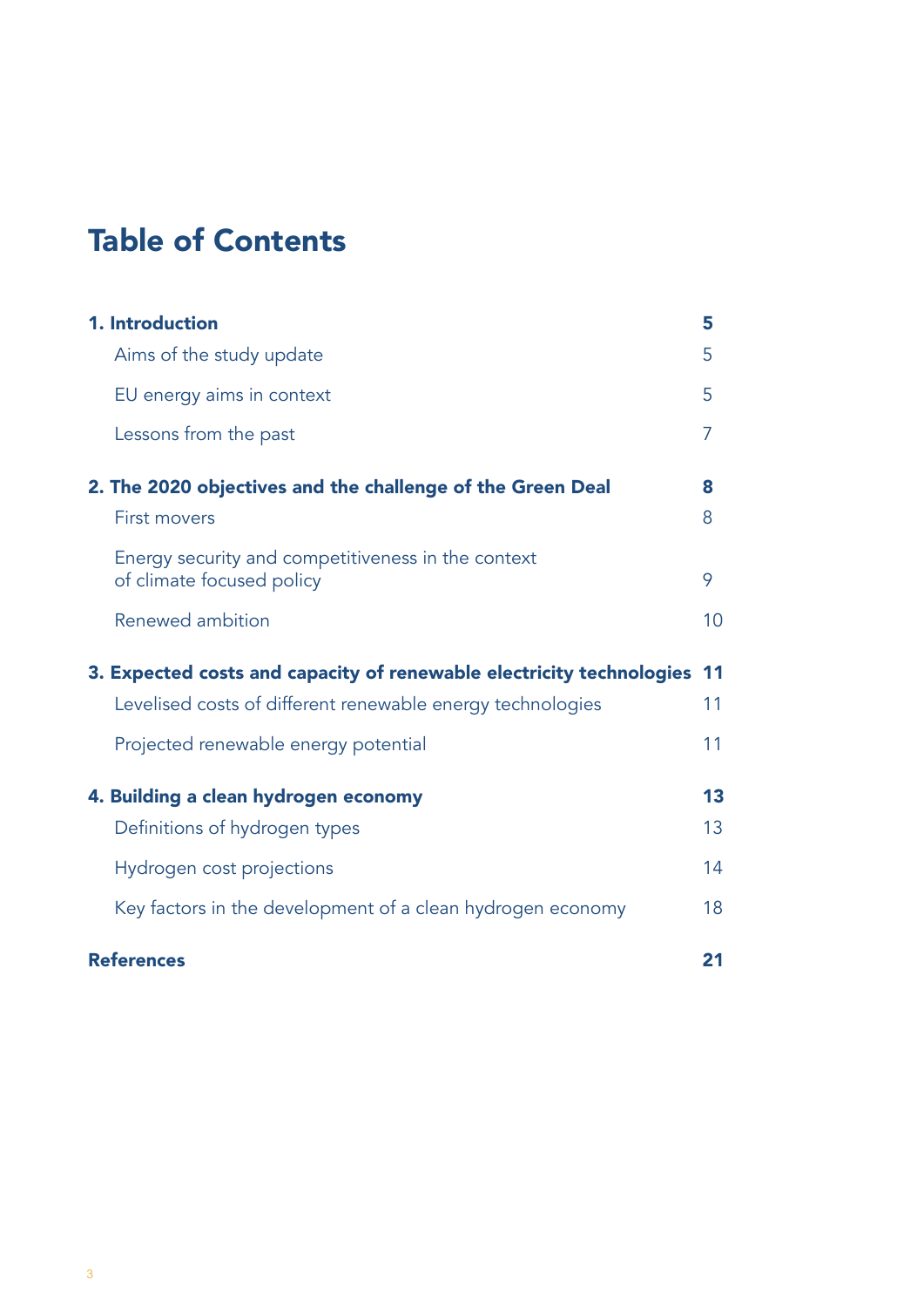# List of Acronyms

Badische Anilin- und SodaFabrik – BASF Billion – Bn Capital expenditure – CAPEX Carbon border adjustment mechanism – CBAM Carbon capture and storage – CCS Carbon capture, utilisation and storage – CCUS Carbon contracts for difference – CCfD Carbon dioxide –  $CO<sub>2</sub>$ Emissions Trading System – ETS Energy Efficiency Directive – EED Energy efficiency first – EEF Euro – Eur European Union – EU European University Institute – EUI Florence School of Regulation – FSR Greenhouse gas – GHG Guarantee of origin – GO Hydrogen – H2 Important Projects of Common European Interest – IPCEI Intergovernmental Panel on Climate Change – IPCC International Energy Agency – IEA Kilogram – KG Kilowatt hour – kWh Megawatt hour – MWh Methane – CH4 Million – Mn Million tonnes – Mt National energy and climate plan – NECP Oil and Gas Methane Partnership – OGMP Operational expenditure – OPEX Per annum – p.a. Photovoltaic – PV Projects of Common Interest – PCI Renewable Energy Directive – RED Renewable energy sources – RES Renewable energy sources of electricity – RES-E Renewable fuels of non-biological origin – RFNBO Research and development – R&D Research and development and demonstration – R&D&D Sixth Assessment Report – AR6 Steam methane reforming – SMR Technology readiness level – TRL Terawatt hour – TWh Tonne – t United States Dollar – USD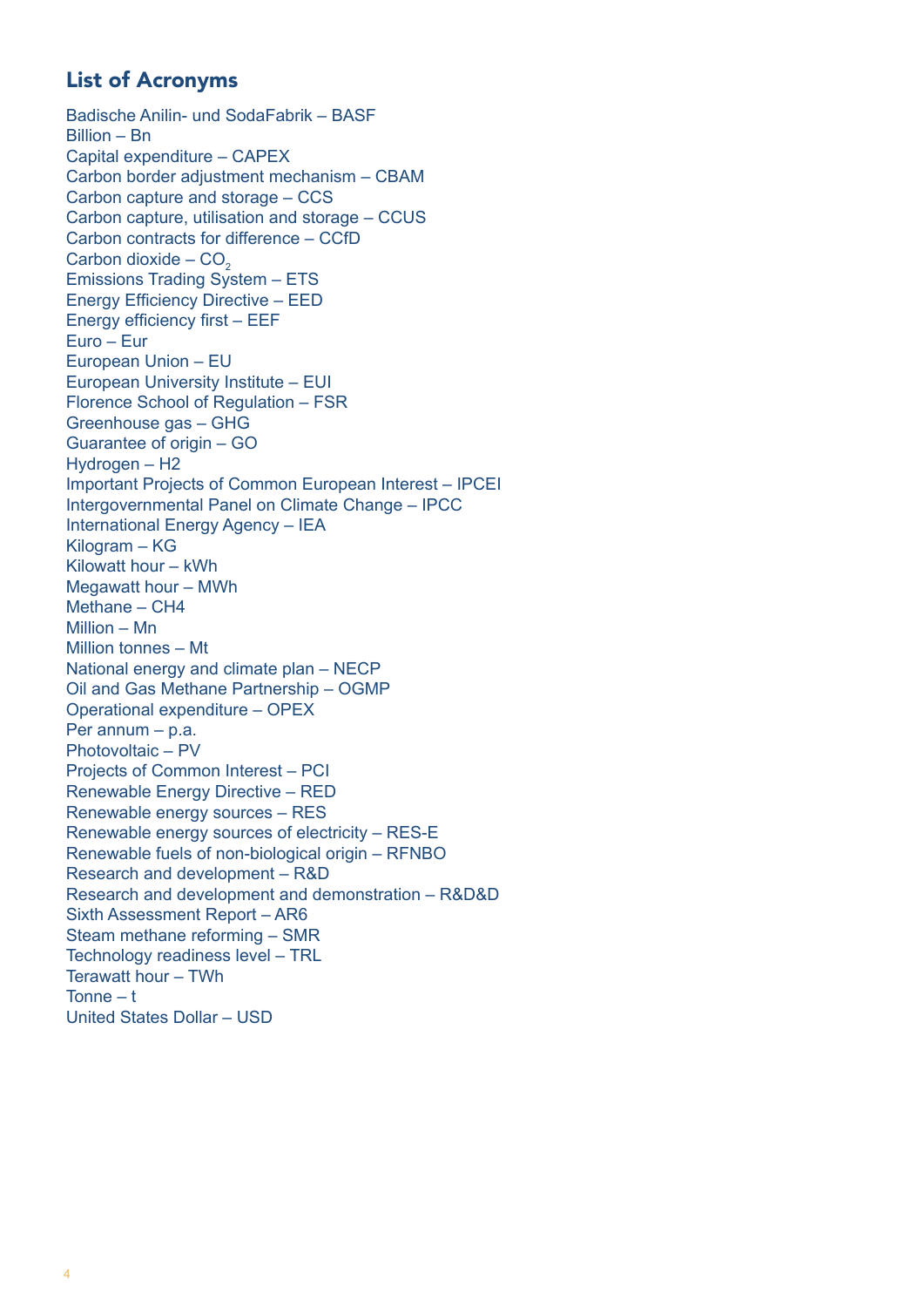## <span id="page-4-0"></span>1. Introduction

#### Aims of the study update

In 2020, the Florence School of Regulation (FSR) published a comprehensive study peer reviewing major analyses in the area of energy decarbonisation with the aim of giving a coherent interpretation of their findings.1 These data were the basis for further investigation of some key metrics for assessing the cost-effectiveness of different decarbonisation options with a view to informing targeted policy on this issue at the level of the European Union (EU).

Just over one year on, much has changed, both in the world of energy and more widely. This short follow-up to the original and more comprehensive cost effectiveness study aims to take stock and frame developments in the past months in the context of EU energy policy, and to reassert some of the key messages from the 2020 publication that remain relevant. In so doing, the authors have updated key cost and capacity information according to some of the latest relevant publications, and have reflected on some of the challenges and opportunities presented by wider developments.

The purpose of the study is not to propose a specific answer or trajectory regarding the balance of policies to decarbonise the energy sector. Instead, the aim is to highlight some key information relevant to policymakers charting the next energy sector decarbonisation steps.

#### EU energy aims in context

The EU has consistently identified three core energy policy objectives: sustainability, competitiveness, and security of supply.<sup>2</sup> In theory, these are considered equally important and are attributed equal weight in policymaking considerations. However, in reality at different points in time the three priorities have been given different levels of focus. Prior to the 1992 Kyoto Protocol, the primary concerns were arguably security of supply and competitiveness with the development of the internal energy market and initiatives to develop infrastructure, notably to ensure that all Member States could access multiple suppliers of natural gas. Since 2009, the priority has unequivocally shifted towards sustainability and achieving the EU's environmental commitments.<sup>3</sup> Core EU mechanisms such as the European Union Emissions Trading System (EU ETS) and the Renewable Energy and Energy Efficiency Directives (RED & EED) are statements of this intent.

The authors of this study would like to underline from the outset that they fully agree with this prioritisation. The Intergovernmental Panel on Climate Change's (IPCC's) Sixth Assessment Report (AR6) released earlier this year stated that "it is unequivocal that human influence has warmed the atmosphere, ocean and land."4 This was the first time that one of these landmark IPCC publications had made such a clear assertion. To avoid global warming of 1.5°C above pre-industrial levels massive reductions in greenhouse gas (GHG) levels are required in a very short time frame, with the majority of the IPCC AR6 scenarios envisaging warming in excess of 2.0°C by the end of the century. Every fraction of a degree that can be avoided will potentially avert significant cost and suffering. As a key driver of emissions, the energy sector must reach carbon neutrality as quickly as possible to support the avoidance of further warming. This is unquestionably the greatest energy challenge the EU has faced, and it is likely to remain so until at least 2050.

<sup>1</sup> Piebalgs, Jones, Dos Reis, Soroush, Glachant (2020). Cost-effective decarbonisation study, Florence School of Regulation, [https://fsr.](https://fsr.eui.eu/publications/?handle=1814/68977) [eui.eu/publications/?handle=1814/68977](https://fsr.eui.eu/publications/?handle=1814/68977)

<sup>2</sup> European Parliament (2021). Energy policy: general principles, Fact Sheets on the European Union, [https://www.europarl.europa.eu/](https://www.europarl.europa.eu/factsheets/en/sheet/68/energy-policy-general-principles) [factsheets/en/sheet/68/energy-policy-general-principles](https://www.europarl.europa.eu/factsheets/en/sheet/68/energy-policy-general-principles)

<sup>3</sup> Most pertinently now the commitments under the Paris Climate Agreement and the EU Green Deal.

<sup>4</sup> Intergovernmental Panel on Climate Change (IPCC) (2021). Headline Statements from the Summary for Policymakers (IPCC AR6), [https://www.ipcc.ch/report/ar6/wg1/downloads/report/IPCC\\_AR6\\_WGI\\_Headline\\_Statements.pdf](https://www.ipcc.ch/report/ar6/wg1/downloads/report/IPCC_AR6_WGI_Headline_Statements.pdf)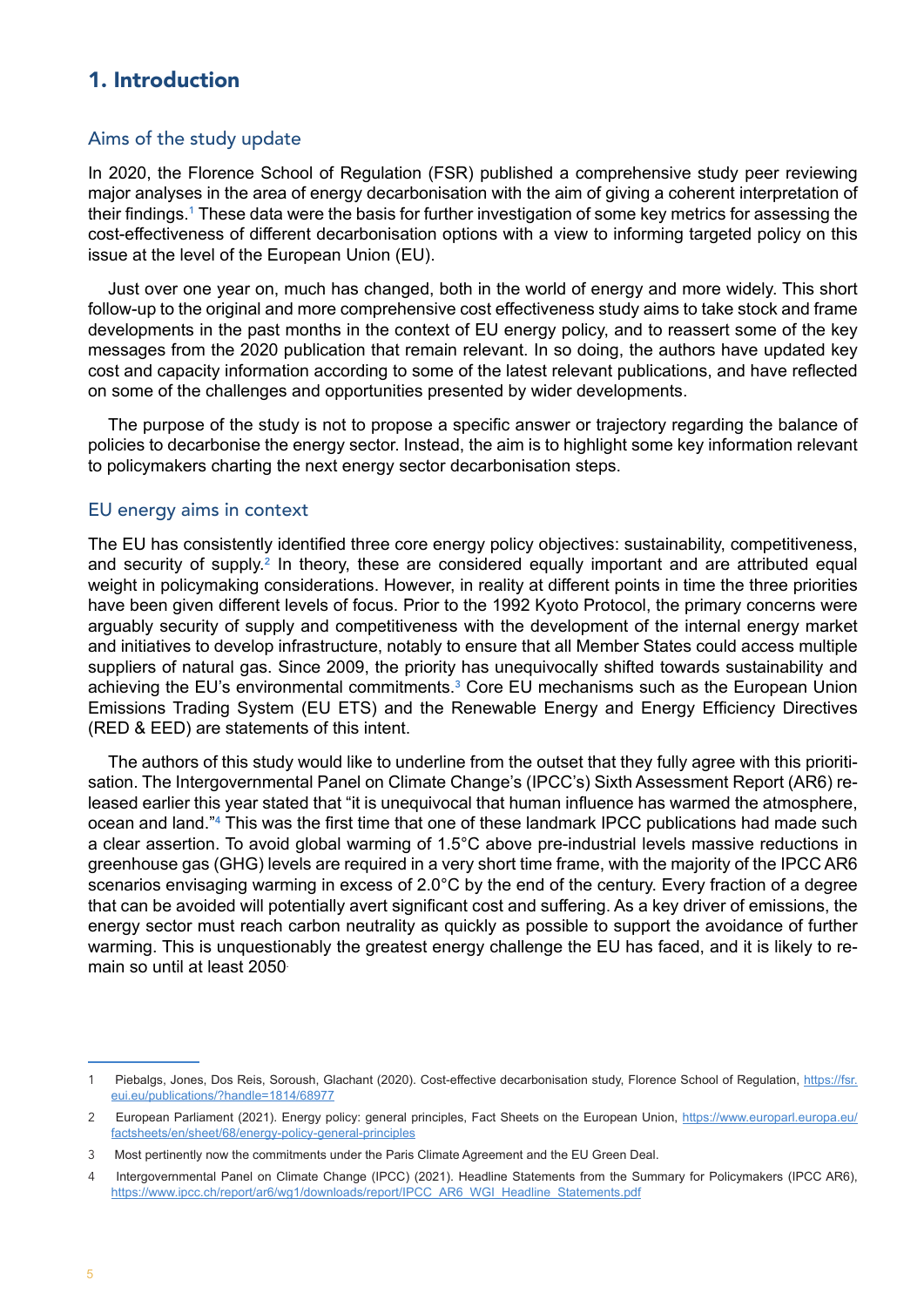Seen from this perspective, the EU concluded that its initial energy and climate targets<sup>5</sup> of a 40% reduction in GHG emissions by 2030 and a renewable energy target of 32% were inadequate. The 2019 Green Deal<sup>6</sup> adopted a target of at least a 50% GHG cut by 2030 and carbon neutrality by 2050. Last year the GHG target was upgraded to a binding 55% reduction. This was followed by the 'Fit for 55' package, which aims to put the EU on course to achieve these aims.<sup>7</sup>

Decarbonising the economy will involve massive structural changes and investments, requiring decades to complete. It is therefore important to start early and to ensure that financial commitments can be sustained, not least because mitigating warming in the second half of the century depends on emissions being reduced now.

However, the decarbonisation objective cannot be seen in isolation, the EU's other energy policy aims of competitiveness and security are also crucially important. These aims do not need to be in competition. A well-executed decarbonisation of the energy sector can bring with it affordable, reliable and more domestically sourced energy. Nevertheless, achieving the appropriate balance among the objectives will require careful forward planning as it may be difficult to retain public support for decarbonisation, particularly during the first years of the transition, if it comes at the cost of competitiveness and security. The cost aspect of this transition has in some instances been referred to recently as 'Greenflation'.<sup>8</sup>

The cost of energy is an essential element of competitiveness for many companies, particularly for energy-intensive industries such as chemicals, steel, metals, and cement, where energy typically represents 20-40% of the total cost.<sup>9</sup> This is also equally important for industries which operate with tight margins, such as car manufacturers. It is counterproductive to increase energy costs in the EU for such enterprises to the extent that they relocate outside Europe where GHGs are not so strongly regulated, as this would almost certainly increase the overall GHG emissions resulting from their operations. The ETS is the key EU mechanism to curb industrial emissions, and the Commission's proposal of a Carbon Border Adjustment Mechanism (CBAM)<sup>10</sup> aims to address this problem, or 'carbon leakage,' albeit with limitations.

Equally, electricity and gas costs have increased for EU citizens in recent years, with exceptional price rises in recent months. The total electricity price for household consumers<sup>11</sup> was much higher in the second half of 2021 than it was in 2008, with an overall gradual increase in energy costs between these dates when adjusted for inflation. In some Member States this increase has been significantly greater than in others.12 Support for the EU's decarbonisation agenda nevertheless remains strong. A recent Eurobarometer survey indicated that 93% of EU citizens consider climate change a serious problem and 57% of citizens consider the EU the most responsible actor to address this issue.<sup>13</sup> However, social responses to sharp energy price increases in the past, such as the 'gilet jaunes'<sup>14</sup> movement in France, demonstrate that EU citizens remain sensitive to energy price changes.

<sup>5</sup> European Commission (2021). Clean energy for all Europeans package, [https://ec.europa.eu/energy/topics/energy-strategy/clean-ener](https://ec.europa.eu/energy/topics/energy-strategy/clean-energy-all-europeans_en)[gy-all-europeans\\_en](https://ec.europa.eu/energy/topics/energy-strategy/clean-energy-all-europeans_en)

<sup>6</sup> European Commission (2021). A European Green Deal, [https://ec.europa.eu/info/strategy/priorities-2019-2024/european-green-deal\\_](https://ec.europa.eu/info/strategy/priorities-2019-2024/european-green-deal_en) [en](https://ec.europa.eu/info/strategy/priorities-2019-2024/european-green-deal_en)

<sup>7</sup> European Council (2021). Fit for 55, <https://www.consilium.europa.eu/en/policies/eu-plan-for-a-green-transition/>

<sup>8</sup> Blas (2022). Greenflation Is Very Real and, Sorry, It's Not Transitory, [https://www.bloomberg.com/opinion/articles/2022-01-10/greenfla](https://www.bloomberg.com/opinion/articles/2022-01-10/greenflation-is-a-crucial-step-in-the-energy-transition-central-banks-take-note)[tion-is-a-crucial-step-in-the-energy-transition-central-banks-take-note](https://www.bloomberg.com/opinion/articles/2022-01-10/greenflation-is-a-crucial-step-in-the-energy-transition-central-banks-take-note)

<sup>9</sup> Energy Star (2013). Energy Efficiency Improvement and Cost Saving Opportunities for Cement Making, [https://www.energystar.gov/](https://www.energystar.gov/sites/default/files/buildings/tools/ENERGY%252520STAR%252520Guide%252520for%252520the%252520Cement%252520Industry%25252028_08_2013%252520Final.pdf) [sites/default/files/buildings/tools/ENERGY%20STAR%20Guide%20for%20the%20Cement%20Industry%2028\\_08\\_2013%20Final.pdf](https://www.energystar.gov/sites/default/files/buildings/tools/ENERGY%252520STAR%252520Guide%252520for%252520the%252520Cement%252520Industry%25252028_08_2013%252520Final.pdf)

<sup>10</sup> European Commission (2021). Carbon Border Adjustment Mechanism: Questions and Answers, Press Corner, [https://ec.europa.eu/](https://ec.europa.eu/commission/presscorner/detail/en/qanda_21_3661) [commission/presscorner/detail/en/qanda\\_21\\_3661](https://ec.europa.eu/commission/presscorner/detail/en/qanda_21_3661)

<sup>11</sup> I.e., including all taxes and levies.

<sup>12</sup> Eurostat (2021). Electricity and gas prices in the first half of 2021, [https://ec.europa.eu/eurostat/web/products-eurostat-news/-/ddn-](https://ec.europa.eu/eurostat/web/products-eurostat-news/-/ddn-20211020-1)[20211020-1](https://ec.europa.eu/eurostat/web/products-eurostat-news/-/ddn-20211020-1)

<sup>13</sup> European Union (2021). Special Eurobarometer 513: Climate Change, <https://europa.eu/eurobarometer/surveys/detail/2273>

<sup>14</sup> Chrisafis (2018). Who are the gilets jaunes and what do they want?, The Guardian, [https://www.theguardian.com/world/2018/dec/03/](https://www.theguardian.com/world/2018/dec/03/who-are-the-gilets-jaunes-and-what-do-they-want) [who-are-the-gilets-jaunes-and-what-do-they-wan](https://www.theguardian.com/world/2018/dec/03/who-are-the-gilets-jaunes-and-what-do-they-want)t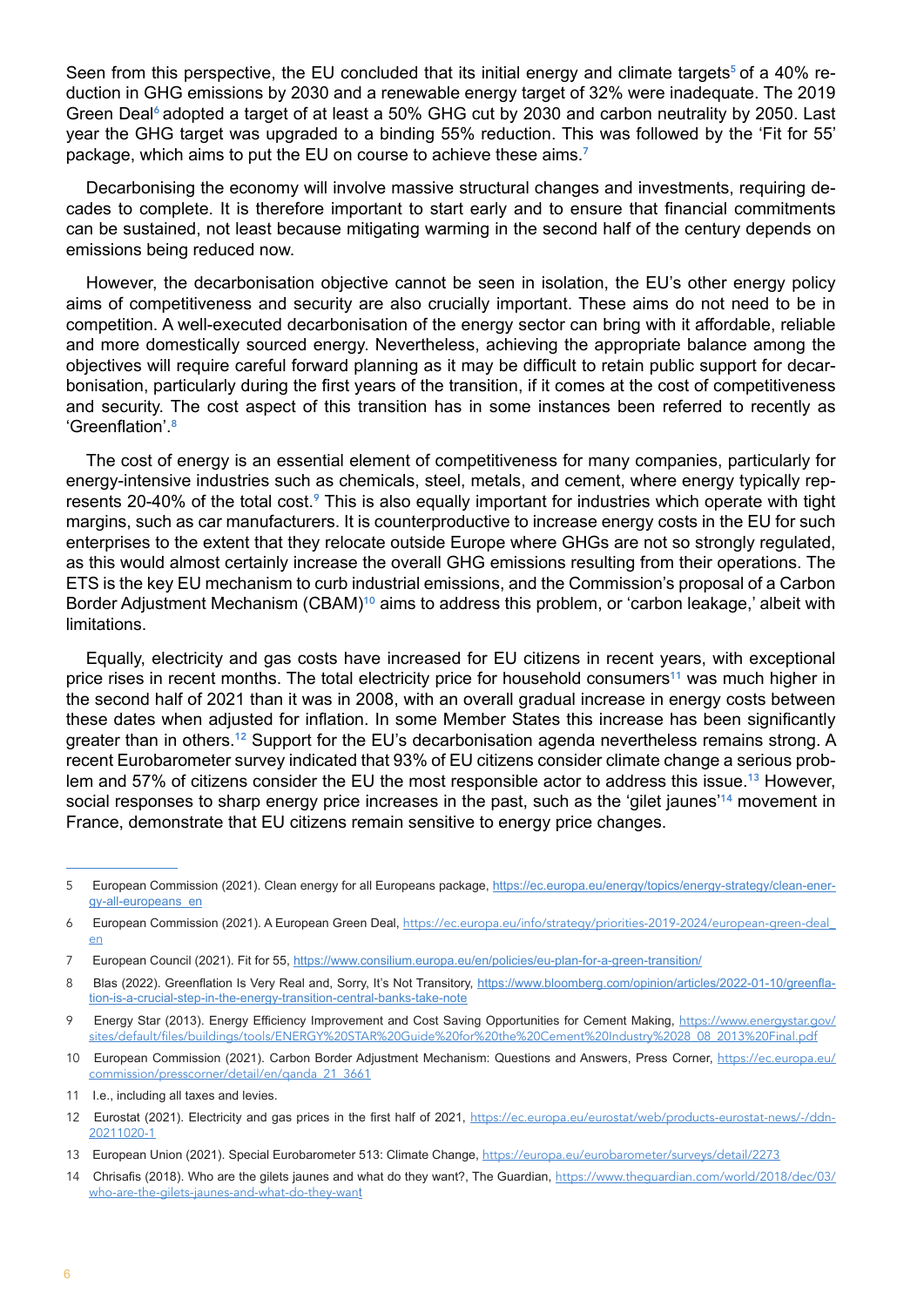<span id="page-6-0"></span>In order to meet the EU's Green Deal objectives, at least €1 trillion of public investment will be required in the period 2021-2030, with further financing required from the private sector.<sup>15</sup>At a time when many third countries are failing to take robust action to mitigate their emissions, limiting increases in energy prices for citizens remains important. A rapid and sustained increase in electricity and gas prices not seen in other countries is likely to challenge public support for the decarbonisation agenda. For this reason, it is especially important to ensure clear communication about the origin of price rises<sup>16</sup> to avoid citizens attributing them to decarbonisation initiatives when it is not the case. The exceptionally high energy prices experienced in the second half of 2021 should serve to further emphasise the need to end European reliance on imported fossil fuels, and therefore accelerate the transition to a renewable and more independent energy future.

Security of energy supply also remains a vital issue for EU citizens. The transition must therefore be undertaken in a manner that continues to guarantee robust energy security. The challenges in this respect are changing rapidly, with grid stability and cybersecurity rising on the agenda, and having renewed relevance in the geopolitics of gas deliveries. The next stage in the EU's energy decarbonisation agenda will probably only bring further change. Policy will need to be prepared to adapt.

In 2020 the Commission published its Energy Sector Integration,<sup>17</sup> Methane<sup>18</sup> and Hydrogen Strategies,<sup>19</sup> which have now been followed with numerous initiatives in the Fit for 55 package<sup>20</sup> and recent legislation on methane,  $21$  hydrogen and decarbonisation of the gas sector.  $22$  These initiatives in the context of the Green Deal<sup>23</sup> will set the basis for the EU's energy system for the next decades. The manner in which they will be implemented in practice will form the basis of the next stage of the EU energy transition and is likely to have a profound effect on energy prices and competitiveness. Keeping energy affordable, secure and competitive while aggressively pursuing decarbonisation will be challenging.

#### Lessons from the past

The EU is currently at the beginning of a new 'energy technology cycle' with widespread retirement of coal generation, a phase-down of nuclear power in some Member States, rapidly increasing renewable electricity capacity, and the emergence of a decarbonised gas sector.

As we have learned through developing wind and solar photovoltaic (PV) markets, ensuring the correct balance of investment and subsidies between different decarbonisation options and technologies at any given stage in the process is far from simple and can have huge effects in terms of energy cost. It is vital to strike the optimum balance between research, development and demonstration (R&D&D) of new technologies at lower costs<sup>24</sup> on the one hand and creating demand through production subsidies etc. on the other hand.<sup>25</sup>

24 'technology push'

<sup>15</sup> European Commission (2020). The European Green Deal Investment Plan and Just Transition Mechanism explained, [https://ec.europa.](https://ec.europa.eu/commission/presscorner/detail/en/qanda_20_24) [eu/commission/presscorner/detail/en/qanda\\_20\\_24](https://ec.europa.eu/commission/presscorner/detail/en/qanda_20_24)

<sup>16</sup> Market pressures, weather conditions, delays in repair work, etc.

<sup>17</sup> European Commission (2020). Powering a climate-neutral economy: An EU Strategy for Energy System Integration COM(2020) 299 final, <https://eur-lex.europa.eu/legal-content/EN/TXT/PDF/?uri=CELEX:52020DC0299&from=EN>

<sup>18</sup> European Commission (2020). EU strategy to reduce methane emissions, [https://ec.europa.eu/energy/sites/ener/files/eu\\_methane\\_](https://ec.europa.eu/energy/sites/ener/files/eu_methane_strategy.pdf) [strategy.pdf](https://ec.europa.eu/energy/sites/ener/files/eu_methane_strategy.pdf)

<sup>19</sup> European Commission (2020). A hydrogen strategy for a climate-neutral Europe COM(2020) 301 Final, [https://ec.europa.eu/energy/](https://ec.europa.eu/energy/sites/ener/files/hydrogen_strategy.pdf) [sites/ener/files/hydrogen\\_strategy.pdf](https://ec.europa.eu/energy/sites/ener/files/hydrogen_strategy.pdf)

<sup>20</sup> European Council (2021). Fit for 55, <https://www.consilium.europa.eu/en/policies/eu-plan-for-a-green-transition/>

<sup>21</sup> European Commission (2021). Regulation on methane emission reductions in the energy sector, COM(2021)805 final, [https://ec.europa.](https://ec.europa.eu/energy/sites/default/files/proposal-methane-emission-reductions-regulation.pdf) [eu/energy/sites/default/files/proposal-methane-emission-reductions-regulation.pdf](https://ec.europa.eu/energy/sites/default/files/proposal-methane-emission-reductions-regulation.pdf)

<sup>22</sup> European Commission (2021). Hydrogen and decarbonised gas market package, [https://ec.europa.eu/energy/topics/markets-and-con](https://ec.europa.eu/energy/topics/markets-and-consumers/market-legislation/hydrogen-and-decarbonised-gas-market-package_en)[sumers/market-legislation/hydrogen-and-decarbonised-gas-market-package\\_en](https://ec.europa.eu/energy/topics/markets-and-consumers/market-legislation/hydrogen-and-decarbonised-gas-market-package_en)\_

<sup>23</sup> European Commission (2021). A European Green Deal, [https://ec.europa.eu/info/strategy/priorities-2019-2024/european-green-deal\\_en](https://ec.europa.eu/info/strategy/priorities-2019-2024/european-green-deal_en)

<sup>25</sup> 'market pull'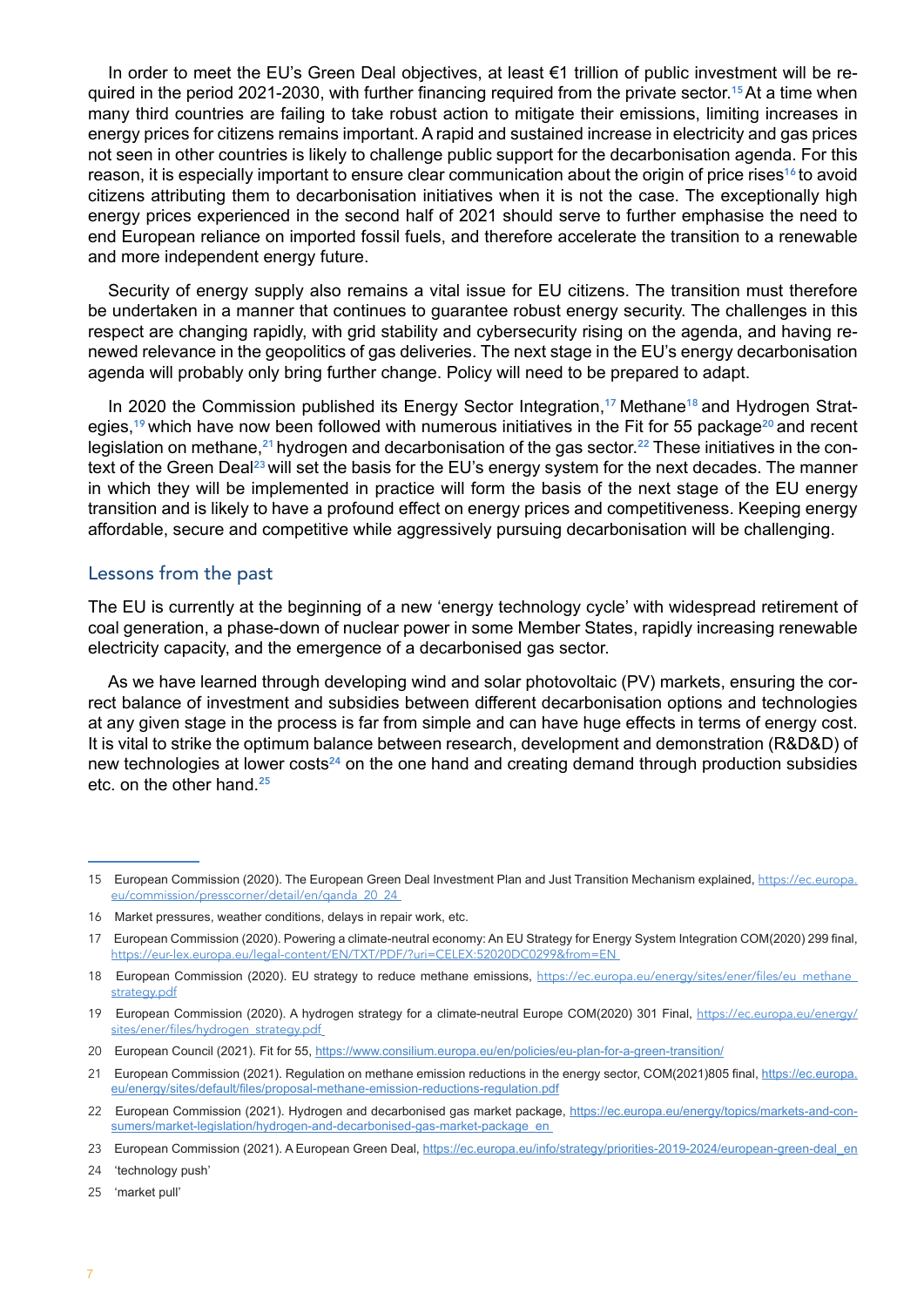<span id="page-7-0"></span>Over the last few years, the EU has spent roughly  $\epsilon$ 70Bn per annum (p.a.) on renewable energy subsidies.<sup>26</sup> If this could have been reduced by even 20% considerable resources would have been available for other priorities. With the benefit of hindsight, a more cost-effective development of the renewable electricity market could have been achieved by investing roughly €10Bn in R&D&D for wind and PV from 2008 to 2012 before increasing production subsidies. This is not to criticise the EU's policy. Citizens should be proud of EU leadership in driving down costs in this sector. Nevertheless, experience in wind and solar should inform policy moving forward where appropriate.

Regarding the future hydrogen and renewable gas markets, developing an approach that ensures optimal timing and value of 'technology push' and 'market pull' tools will be crucial. On the one hand, the EU's gas system must be zero-carbon by 2050, but it must also support wider decarbonisation aims, for example regarding its relationship with energy system integration and circular economies. As will be explained in greater detail below, there are indicators that decarbonised hydrogen technologies are not yet established and mature enough to warrant a 'technology-specific' approach. Therefore, there is reason to believe that technology neutrality and trust that market mechanisms will determine the approach to production subsidies remain important if a cost-effective decarbonisation policy is to be pursued.

# 2. The 2020 objectives and the challenge of the Green Deal

#### First movers

The first-generation cross-cutting climate and energy policy from the EU came in the form of the '20-20- 20' objectives, referring to a 20% reduction in GHG emissions, a 20% improvement in energy efficiency relative to 1990 levels, and 20% of energy originating from renewable sources, all by 2020.<sup>27</sup> At the time of their announcement, these aims were broadly considered highly ambitious by the global community.

However, in 2020 the GHG emission reduction target was surpassed with a reduction of 31% relative to 1990 levels. The targeted renewable energy share was also surpassed with a final share of 21.3%. Despite signs that it might be missed, the 20% energy efficiency goal was also narrowly achieved<sup>28</sup> – although probably due largely to the temporary drop in overall energy consumption in 2020 as a result of the COVID-19 pandemic.<sup>29</sup>

Any qualification of the outcomes of the '20-20-20' objectives must start by acknowledging that these aims provided the EU with the foundations needed to meet the ambitions of the Green Deal. The establishment of a well-functioning ETS system has delivered meaningful emission reductions, with an enhanced role moving forward as proposed in the Fit for 55 package. The renewable energy industry now employs roughly 1.6 million Europeans, with a greater proportion of women and young people than in traditional energy sectors<sup>30</sup>

The European Commission stresses the 'Energy Efficiency First' principle as the priority in energy sector decarbonisation policy, with good reason. However, it is the area where the EU has had the most difficulty in delivering. The COVID-19 pandemic artificially depressed energy demand in 2020 but it has since quickly rebounded to above pre-pandemic levels in line with the economic recovery, representing a disappointing overall trend. Similarly, during the 2009-2020 period the EU experienced relatively little

<sup>26</sup> Commission's Staff Working Document, COM(2019)1 final Part 1/4, accompanying the report on "Energy prices and costs in Europe", p.216, figure 164, https://ec.europa.eu/energy/sites/ener/files/documents/swd -\_v5\_text\_6\_-\_part\_1\_of\_4.pdf

<sup>27</sup> European Commission. 2020 climate and energy package, [https://ec.europa.eu/clima/eu-action/climate-strategies-targets/2020-cli](https://ec.europa.eu/clima/eu-action/climate-strategies-targets/2020-climate-energy-package_en)[mate-energy-package\\_en](https://ec.europa.eu/clima/eu-action/climate-strategies-targets/2020-climate-energy-package_en)

<sup>28</sup> European Environment Agency (2021). EU achieves 20-20-20 climate targets, 55% emissions cut by 2030 reachable with more efforts and policies, <https://www.eea.europa.eu/highlights/eu-achieves-20-20-20>

<sup>29</sup> In 2019 the EU was roughly 10% behind the 20% energy efficiency target. See here.

<sup>30</sup> European Commission (2021). Energy sector economic analysisTop of Form, Bottom of Form [https://ec.europa.eu/jrc/en/research-topic/](https://ec.europa.eu/jrc/en/research-topic/energy-sector-economic-analysis) [energy-sector-economic-analysis](https://ec.europa.eu/jrc/en/research-topic/energy-sector-economic-analysis)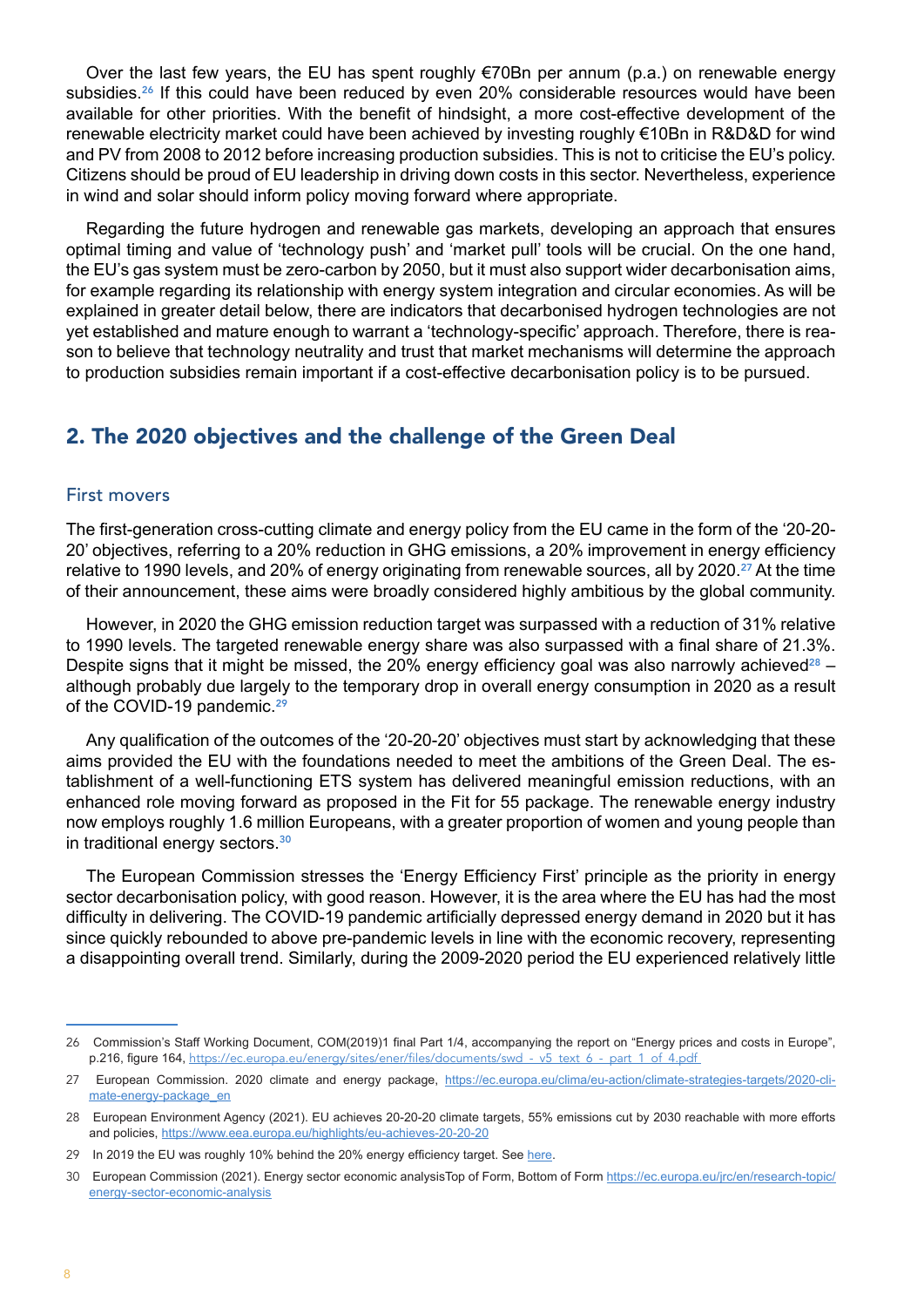<span id="page-8-0"></span>economic growth,<sup>31</sup> which contributed to lower energy consumption. There is also significant variation between Member States regarding improvements in energy efficiency. Certain Member States such as Lithuania, Greece and Denmark have made significant reductions in their overall energy consumption, while nine Member States achieved less than a 5% decrease by 2020 relative to 1990 levels. Poland even increased its overall consumption since the EU-wide peak in 2006.<sup>32</sup>, <sup>33</sup>

The energy system changes required to achieve the 20-20-20 aims have come at considerable economic cost.34 Early support schemes were often characterised by overconsumption and a national-based system of RES-E support, meaning that capacity was often situated in sub-optimal geographical locations.35 This experience must be considered in future energy policy.

Such comments are easy to make with the benefit of hindsight, and renewable support schemes, now mostly based on tenders, are now far more efficient and deliver competitive prices. Moreover, the energy efficiency objective recently became legally binding at the EU level through a revision of the Energy Efficiency Directive (EED), with a benchmarking system for Member States to set their indicative national contributions.<sup>36</sup> Today, renewable energy is competitive with fossil fuel generation worldwide, typically representing the most cost-effective form of new capacity.<sup>37</sup>,  $38$  These global cost reductions are to some extent direct consequences of efforts under the EU's 20-20-20 framework. Seen in this light, the initiative has contributed to indirect GHG savings and RES-E installations far greater than the 31% GHG reduction and 21.3% RES-E share seen in the EU. European citizens should be proud of the leadership their Union has shown here.

Nonetheless, it is important to note that the decarbonisation efforts up to 2020 were just the beginning of efforts to decarbonise the EU's economy, and in many respects represent 'low hanging fruit.' Continued support by all EU citizens will be dependent on a cost-effective sustained long-term transition.

#### Energy security and competitiveness in the context of climate focused policy

During the period 2010-2020 the EU focused on diversifying sources of gas supply, especially for the countries largely or completely dependent on a single supplier. The EU adopted a new infrastructure planning approach, with EU funds for energy infrastructure projects of common interest (PCIs). This has proved a very successful initiative. The number of gas suppliers increased between 2012 and 2018 for all Member States located in southern, central and northern European regions. All Member States now have multiple supply options, which will further increase once additional ongoing projects are completed. This has had a positive effect on the relative competitiveness of gas supplies in countries previously characterised by limited liquidity options. The average import price for southern, central and northern Member States was 13% higher than for western Member States in 2013. This reduced to 5% in 2018<sup>39</sup> and is continuing to narrow, notwithstanding recent global market conditions.

<sup>31</sup> World Bank (2020). GDP (current US\$) – European Union, World Bank national accounts data and OECD National Accounts data files, <https://data.worldbank.org/indicator/NY.GDP.MKTP.CD?locations=EU>

<sup>32</sup> Eurostat (2021). Energy saving statistics, https://ec.europa.eu/eurostat/statistics-explained/index.php?title=Energy\_saving\_statistics#Final\_energy\_consumption\_and\_distance\_to\_2020\_and\_2030\_targets

<sup>33</sup> These national level indicators may also be a reflection of evolving trends in the (re)location of energy intensive industries, for example.

<sup>34</sup> Commission's Staff Working Document, COM(2019)1 final Part 1/4, accompanying the report on "Energy prices and costs in Europe," p.216, figure 164 https://ec.europa.eu/energy/sites/ener/files/documents/swd - v5\_text\_6\_-\_part\_1\_of\_4.pdf

<sup>35</sup> Linden, et al. (2014). Electricity tariff deficit: Temporary or Permanent Problem in the EU?, [https://ec.europa.eu/economy\\_finance/pub](https://ec.europa.eu/economy_finance/publications/economic_paper/2014/pdf/ecp534_en.pdf)[lications/economic\\_paper/2014/pdf/ecp534\\_en.pdf](https://ec.europa.eu/economy_finance/publications/economic_paper/2014/pdf/ecp534_en.pdf)

<sup>36</sup> European Commission (2021). Commission proposes new Energy Efficiency Directive, [https://ec.europa.eu/info/news/commission-pro](https://ec.europa.eu/info/news/commission-proposes-new-energy-efficiency-directive-2021-jul-14_en)[poses-new-energy-efficiency-directive-2021-jul-14\\_en](https://ec.europa.eu/info/news/commission-proposes-new-energy-efficiency-directive-2021-jul-14_en)

<sup>37</sup> International Renewable Energy Agency (2021). Renewable Power Generation Costs in 2020, [https://www.irena.org/publications/2021/](https://www.irena.org/publications/2021/Jun/Renewable-Power-Costs-in-2020) [Jun/Renewable-Power-Costs-in-2020](https://www.irena.org/publications/2021/Jun/Renewable-Power-Costs-in-2020)

<sup>38</sup> Nevertheless, care should be taken when making such calculations to take into account the more limited operating hours of intermittent solar and wind capacity, and relevant system costs – notably storage and balancing.

<sup>39</sup> Eurostat (2021). Natural gas price statistics, [https://ec.europa.eu/eurostat/statistics-explained/index.php?title=Natural\\_gas\\_price\\_statis](https://ec.europa.eu/eurostat/statistics-explained/index.php?title=Natural_gas_price_statistics)[tics](https://ec.europa.eu/eurostat/statistics-explained/index.php?title=Natural_gas_price_statistics)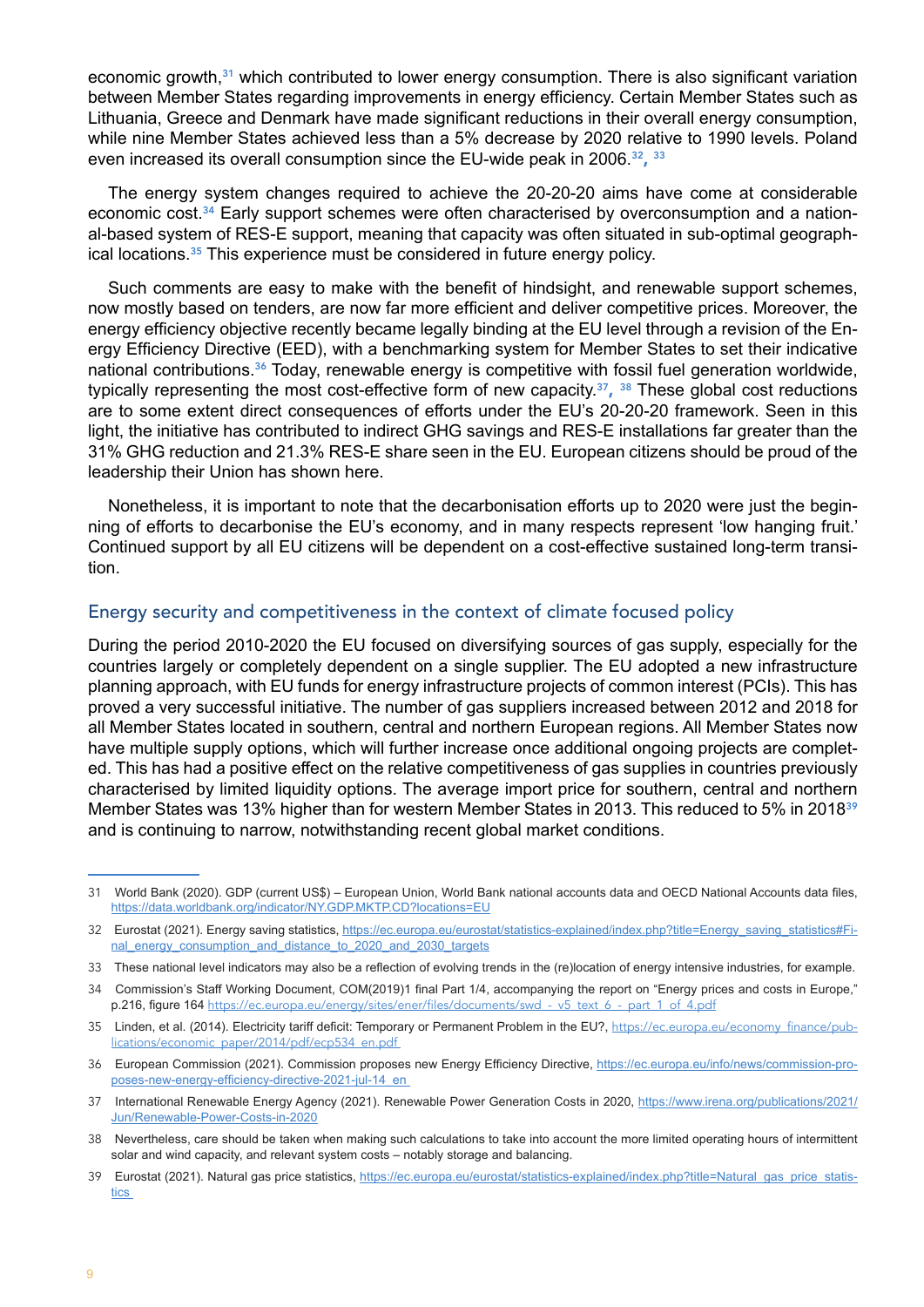<span id="page-9-0"></span>As domestic renewable electricity and decarbonised gases occupy an increasing share of the energy mix, concern over the security of gas supplies should continue to decrease moving forward.<sup>40</sup> Again. EU citizens can be satisfied with what EU energy policy has delivered on this issue.

#### Renewed ambition

Achieving the Green Deal objective of a 55% GHG cut by 2030 represents a step change in terms of ambition compared to the 20-20-20 objectives. If renewable electricity objectives<sup>41</sup> need to increase in proportion to the increased GHG reduction ambition (from a 40% reduction to a 55% reduction) then renewable electricity will need to satisfy around 67% of EU electricity demand by 2030, compared to around 30% today.42 This will require the level of newly installed wind and PV capacity per annum to double in the 2020-2030 period compared to 2010-2020.

Member States' current national energy and climate plans (NECPs) are not on a trajectory to achieve this level of renewable installation, and without a far higher level of effort and urgency this target will not be achieved.<sup>43</sup> At the same time, a far higher share of intermittent generation in the mix will require much more balancing and storage. Scaling up grid infrastructure in parallel with generation will be key to maximising the effective capacity of renewable installations and avoiding significant increases in electricity prices. This merits careful planning and attention. Equally, energy efficiency will need to reach 36% or more, something which has been reflected in the recently amended and now legally binding EED targets.44, <sup>45</sup> This is also a huge challenge and again will require a level of commitment by Member States not currently demonstrated in their national plans. Put simply, unless Member States significantly increase their level of ambition, and more importantly concrete action, the 2030 and 2050 objectives will not be met.

This analysis of the renewable electricity and energy efficiency objectives needed to achieve the Green Deal target of 55% is to a certain extent a simplistic extrapolation based on existing estimates for the original 2030 target. Nevertheless, it is a reasonable illustration of the scale of the challenge ahead for the EU. It also underlines the importance of integrating cost-effectiveness in the Commission's preparation of its energy policy overall, and legislation on hydrogen and decarbonisation of the gas sector in particular.

<sup>40</sup> Although the EU will probably not reach peak gas import levels for several years.

<sup>41</sup> Established on the basis of the pre-Green Deal. 40% GHG cut by 2030.

<sup>42</sup> Eurostat (2020). Archive: Electricity generation statistics – first results, [https://ec.europa.eu/eurostat/statistics-explained/index.php?ti](https://ec.europa.eu/eurostat/statistics-explained/index.php?title=Electricity_generation_statistics_–_first_results&oldid=498612)tle=Electricity\_generation\_statistics – first\_results&oldid=498612

<sup>43</sup> It is worth noting that according to the [IEA](https://iea.blob.core.windows.net/assets/5ae32253-7409-4f9a-a91d-1493ffb9777a/Renewables2021-Analysisandforecastto2026.pdf) Member States are on track to reach the current renewable installation targets as outlined in the NECPs. These are likely to be upgraded before 2030 and their ambition will need to aggressively increase to come close to the 67% level outlined here.

<sup>44</sup> Upgraded target of 36% from previous target of 32.5%.

<sup>45</sup> European Commission (2021). Proposal for a recast Directive on energy efficiency COM(2021) 558 final, [https://eur-lex.europa.eu/le](https://eur-lex.europa.eu/legal-content/EN/TXT/?uri=CELEX:52021PC0558)[gal-content/EN/TXT/?uri=CELEX:52021PC0558](https://eur-lex.europa.eu/legal-content/EN/TXT/?uri=CELEX:52021PC0558)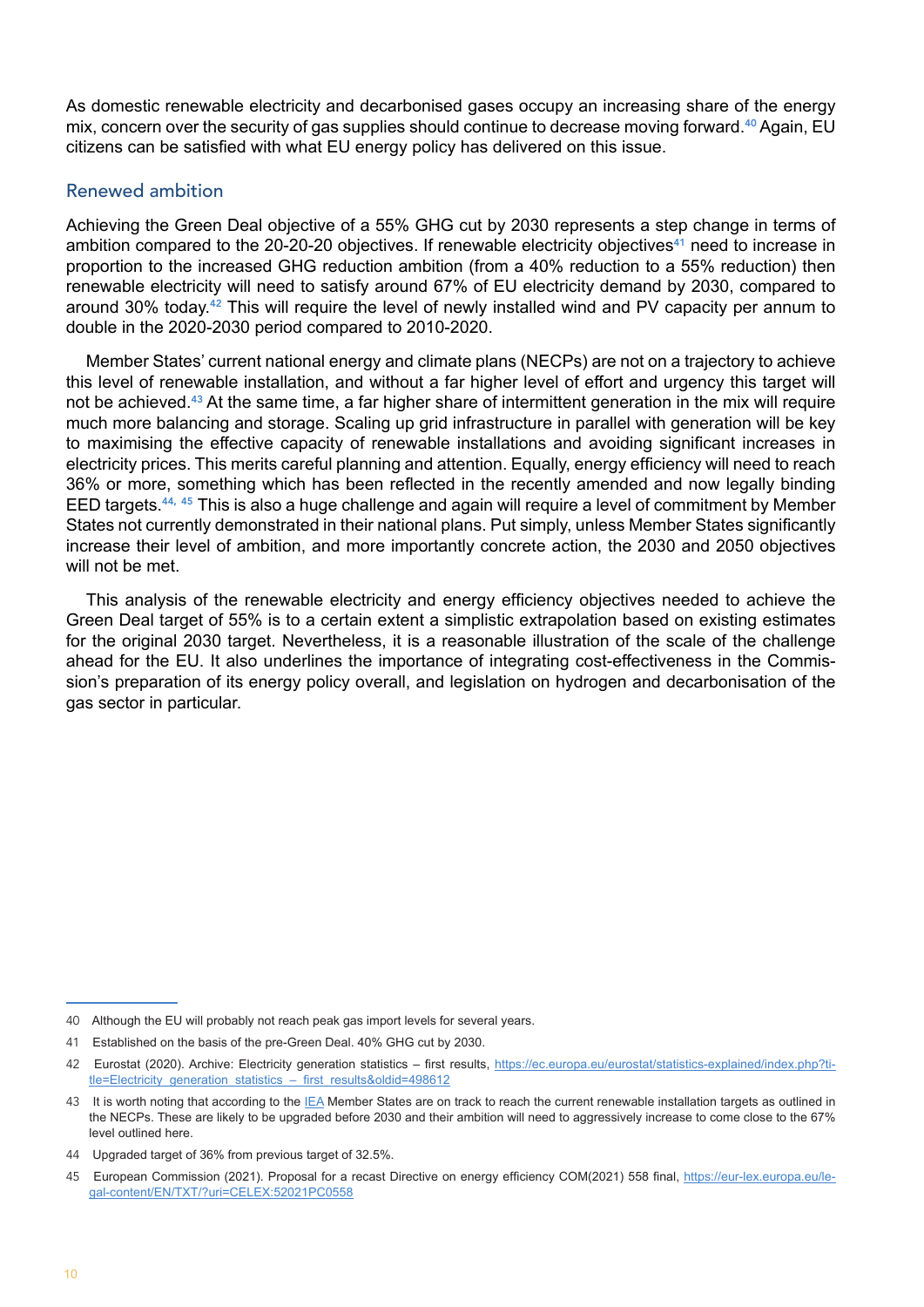# <span id="page-10-0"></span>3. Expected costs and capacity of renewable electricity technologies

#### Levelised costs of different renewable energy technologies

This study analyses the known and forecast costs of renewable electricity of different origins at various points in the timeline of decarbonisation by peer-reviewing a cross-section of available literature on the topic.<sup>46</sup>

#### Figure 1: Levelised costs of renewable electricity sources, present, 2030, 2050\*47

| <b>Technology</b>   | Levelised cost today**<br>[EUR/MWh]*** | Levelised cost<br>2030 [EUR/MWh] | Levelised cost<br><b>2050 [EUR/MWh]</b> |
|---------------------|----------------------------------------|----------------------------------|-----------------------------------------|
| Utility scale solar | $18 - 125$                             | $25 - 110$                       | $15 - 90$                               |
| Rooftop scale solar | $62 - 186$                             | $60 - 110$                       | $49 - 90$                               |
| Onshore wind farm   | $22 - 142$                             | $25 - 115$                       | $15 - 95$                               |
| Offshore wind farm  | $50 - 180$                             | $40 - 140$                       | $20 - 75$                               |

KEY: Colour coding (only for illustrative purposes): High price **Low Price Low Price** low price NOTE:

\* Data from reference list 1 [Agora Energiewende (2021b). European Commission (2020). IEA (2021b). IRENA (2021). BNEF (2021). Zachmann, et al. (2021)]

\*\* The year reported relates to the estimate, not to the publication year of the source. Grid costs excluded.

\*\*\* Euros per megawatt hour of electricity produced

#### Figure 1: Reflections

- Both onshore wind and utility-scale solar PV are currently competitive with fossil generation in terms of the cost of electricity delivered to the grid, with rooftop solar and offshore wind competitive in favourable circumstances.
- The average levelised costs of utility-scale solar, onshore wind and offshore wind are expected to continue to fall by 2030 and further again by 2050.
- Offshore wind shows perhaps the most significant potential for cost reduction, from one of the most expensive sources of RES-E today to potentially the cheapest in 2050. Key drivers of this cost reduction are lower CAPEX costs due to technology improvements delivering higher capacity factors.
- Significant uncertainty remains regarding the final price of electricity from these sources, particularly in the upper ranges of prices. This has potential implications for when capacity is to be installed in increasingly unfavourable weather conditions with exponentially higher marginal costs.
- These figures do not factor in the additional network costs resulting from higher balancing and storage capacity.

#### Projected renewable energy potential

The following table provides an overview of total renewable energy generation potential estimations. These are theoretical estimations based on the availability of appropriate conditions and do not take into account permitting issues and competition for land use, which can be meaningful barriers.

<sup>46</sup> A full list of sources can be found in the reference list.

<sup>47</sup> The numbers in the [2020 version of the study](https://fsr.eui.eu/publications/?handle=1814/68977) are as follows but they do not take into account the cost of financing, which reduces the values relative to the 2021 numbers, which do include these costs (all expressed in EUR/MWh). Utility scale solar: (today) 11.2 – 160, (2030) 10 – 38.5, (2050) 10 – 18.7. Rooftop scale solar: 55 – 190. Onshore wind farm: 16.9 – 92, 17 – 45, 14 – 28. Offshore wind: 42 – 133, 36 – 96, 35.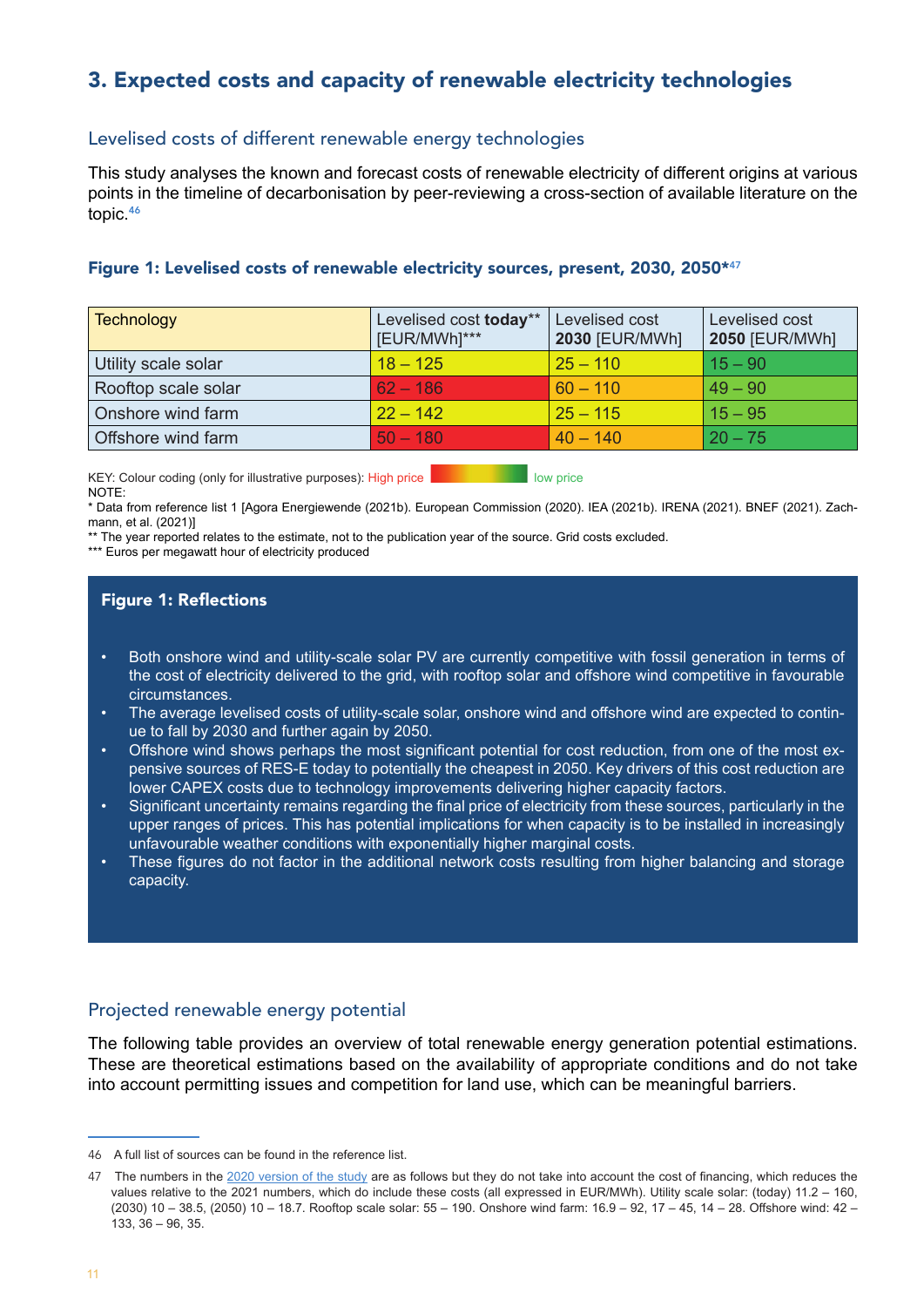#### Figure 2: Total realistic energy potential of cumulative installed capacity for renewable electricity in the EU, present, 2030, 2050\*

| <b>Technology</b>     | Technical potential:<br>Today [TWh/yr]** | Technical potential:<br>2030 [TWh/yr] | Technical potential:<br>2050 [TWh/yr] |
|-----------------------|------------------------------------------|---------------------------------------|---------------------------------------|
| Solar PV              | 126                                      | 300                                   | 1,300                                 |
| Wind                  | 367                                      | 800                                   | 3,400                                 |
| Solar PV + Wind       | 493                                      | 1,100                                 | 4,700                                 |
| EU electricity demand | 2,851 (2019)                             | 3,200                                 | $3,570 - 4,826$                       |

KEY: Colour coding (only for illustrative purposes): *Insufficient capacity* Sufficient *Sufficient capacity* NOTE:

\* Data from reference list 1 [IEA WEO, 2021. Belmans, Vingerhoets, 2021. EUROSTAT, 2020. EU Member State National Energy and Climate Plans (NECPs), EU EC SWD(2020)176 MIX scenario.]

\*\* Terawatt hours per year.

#### Figure 2: Reflections

- The technical potential of renewable electricity from solar and wind in the EU is set to more than double by 2030 and to continue to increase very strongly by 2050.
- Potential electricity use is projected to increase considerably by 2030 and 2050. This is due to a general drive towards electrification and the potentially significant growth of electricity as feedstock for synthetic fuel conversion (e.g. hydrogen).
- Covering this growing demand is likely to be very challenging in the coming decades, although it is technically possible by 2050, when potential installed capacity could more feasibly catch up with demand.
- Deployment of renewable capacity is to a considerable extent dependent on external factors such as permitting processes and competition for land use, such as for carbon offsetting or urban and agricultural development. These may end up being more influential factors than minor variations in price competitiveness, for example in the wind sector. Permitting for onshore wind is becoming more restrictive in many cases, while offshore wind potential is contingent on Member State maritime spatial planning, which requires compromises with fishing, military, and other environmental priorities.
- The likelihood of renewable energy scarcity in the coming decades highlights the need to limit energy demand where possible and to be efficient. Due to energy losses in converting electricity into other energy vectors (e.g. renewable hydrogen), direct electrification should be favoured wherever practicable.

As was touched on previously, an important potential factor constraining the increase in RES-E capacity is grid issues, notably the challenge of increasing network capacity quickly enough and where required (e.g. from far offshore to urban centres). This, coupled with the intermittent nature of wind and PV, is likely to increase grid costs and could lead to expensive curtailments. For example, in Germany €1.2 Bn in system costs were incurred in 2019 to deal with curtailment as grid capacity was insufficient to carry peak renewable electricity production, although it should be noted that these costs are decreasing.48 In the first half of 2021, 41% of Germany's electricity was sourced from renewables whereas even in the 40% 2030 GHG cut scenario Germany aims at approximately a 65% share of renewables in its electricity system.49 To minimise these costs as far as possible during the scale-up of RES-E capacity there needs to be an equally strong focus on cross-border grid balancing, grid planning and cost-effective storage as there is on maximising overall production potential.

As part of this study, the FSR has reviewed the literature in an attempt to determine scenarios and forecasts of balancing and storage costs for renewable electricity but we have failed to identify sufficient data to draw reliable conclusions. This is in itself an important observation, and additional work needs

<sup>48</sup> Bundesnetzagentur (2019). Bericht: Quartalsbericht Netz- und Systemsicherheit - Gesamtes Jahr 2019, [https://www.bundesnetzagentur.](https://www.bundesnetzagentur.de/SharedDocs/Mediathek/Berichte/2020/Quartalszahlen_Gesamtjahr_2019.pdf?__blob=publicationFile&v=5) [de/SharedDocs/Mediathek/Berichte/2020/Quartalszahlen\\_Gesamtjahr\\_2019.pdf?\\_\\_blob=publicationFile&v=5](https://www.bundesnetzagentur.de/SharedDocs/Mediathek/Berichte/2020/Quartalszahlen_Gesamtjahr_2019.pdf?__blob=publicationFile&v=5)

<sup>49</sup> Eurostat (2021). Share of energy from renewable sources, [https://appsso.eurostat.ec.europa.eu/nui/show.do?dataset=nrg\\_ind\\_](https://appsso.eurostat.ec.europa.eu/nui/show.do?dataset=nrg_ind_ren&lang=en) [ren&lang=en](https://appsso.eurostat.ec.europa.eu/nui/show.do?dataset=nrg_ind_ren&lang=en)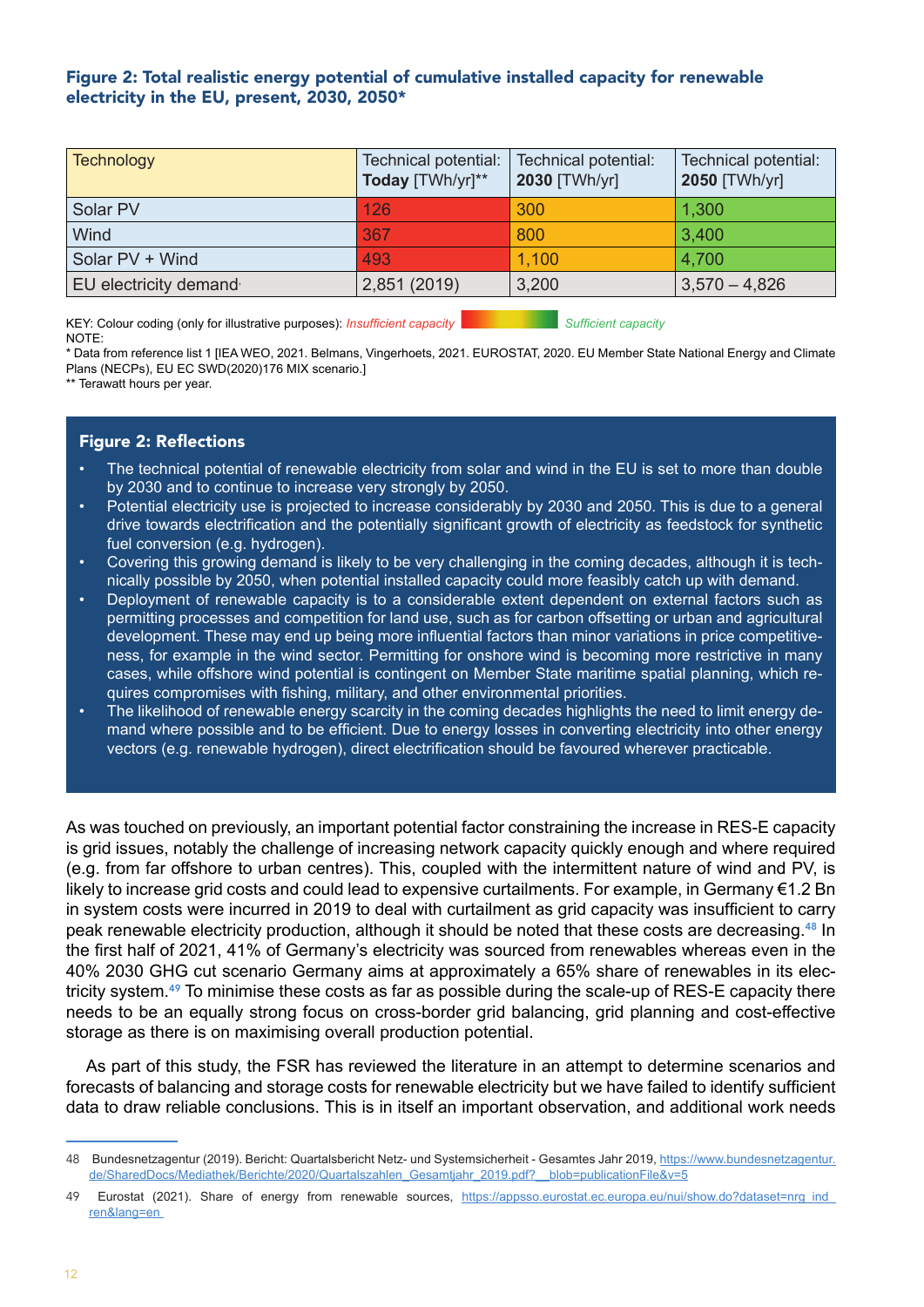<span id="page-12-0"></span>to be completed on this issue so that the EU can quickly adopt a forward-looking and cost-effective approach to ensuring that infrastructure/storage options exist in time to prevent curtailment.

In the view of the authors, these findings give rise to an important conclusion. Apart from energy efficiency, which must remain the EU's highest energy priority, it is clear that renewable electricity will form the backbone of the EU's decarbonised energy system. Achieving the required levels of renewable installation will require the elimination of infrastructure and other bottlenecks that are likely to constrain the cost-effective production and use of renewable electricity moving forwards. These efforts to streamline the growth of the renewable energy sector will have to be well coordinated with other decarbonisation and land use initiatives, which highlights the need for a holistic centrally coordinated approach.

## 4. Building a clean hydrogen economy

Together with renewable electricity, the hydrogen and wider decarbonised gas sector is arguably the most important area for achieving the EU's energy aims in the coming decades. During the term of this Commission the EU will set the framework for the development of the EU's future low and zero-carbon hydrogen market. Ensuring that this policy is established based on objective data and with respect to the considerable uncertainties surrounding its basis will be crucial to build a resilient, decarbonised and competitive gas system.

#### Definitions of hydrogen types

In this study, the terminology 'grey,' 'blue,' 'green' and 'turquoise' hydrogen is used. Grey hydrogen is produced from natural gas via steam methane reforming ('SMR') and the resultant CO<sub>2</sub> s vented into the atmosphere unabated.<sup>50</sup> This is currently the most common form of hydrogen production both in the EU and globally. Blue hydrogen follows the same chemical process as grey hydrogen, but with the application of carbon capture and storage (CCS) to abate much (but not all) of the emissions. To further decarbonise the SMR process it is possible to use biomethane feedstock $51$  rather than fossil methane. Green hydrogen is produced by electrolysis of water with renewable electricity. This process releases only hydrogen and oxygen so it is considered to have zero direct emissions.<sup>52</sup> Turquoise hydrogen is produced through pyrolysis<sup>53</sup> of a methane feedstock (either bio or fossil methane) and produces hydrogen and solid carbon as outputs. Like electrolysis, pyrolysis uses electricity to drive the chemical reaction and therefore when this energy is renewably sourced there are also no process emissions.<sup>54</sup>

Researchers at the FSR have peer-reviewed a wide selection of different studies that estimate the future costs and cost components of green, blue and turquoise hydrogen. The resulting data presented below represent a coherent approach based on these studies. In this manner, we attempt to provide an objective illustrative picture of average industry and academic predictions of some of the key data that can serve as inputs for the EU in policy considerations. We recognise the imperfection of the approach and its sensitivity to variables but maintain that it is nevertheless a worthwhile exercise and valuable reference point.

<sup>50</sup> Grey hydrogen can also refer to auto thermal reforming (ATR) of methane. However, as it is the predominant method of production in this study we use grey hydrogen to refer only to unabated SMR.

<sup>51</sup> I.e., methane produced through the decomposition of organic matter, such as agricultural waste products.

<sup>52</sup> It should be noted that there can be considerable upstream emissions associated with the production of green hydrogen, through the installation of infrastructure for example. These may also vary between different energy inputs, such as offshore versus onshore wind or solar.

<sup>53</sup> Pyrolysis refers to a type of chemical processes in which feedstocks are heated to very high temperatures to drive a reaction.

<sup>54</sup> Nevertheless, it is important to keep in mind that due to the methane feedstock used there is scope for significant supply chain emissions. There are other comparable methods in development such as [photocatalysis](https://fsr.eui.eu/technology-neutrality-in-hydrogen-opportunities-and-challenges-photocatalysis/), which uses renewable energy to power photons that breakdown a methane feedstock.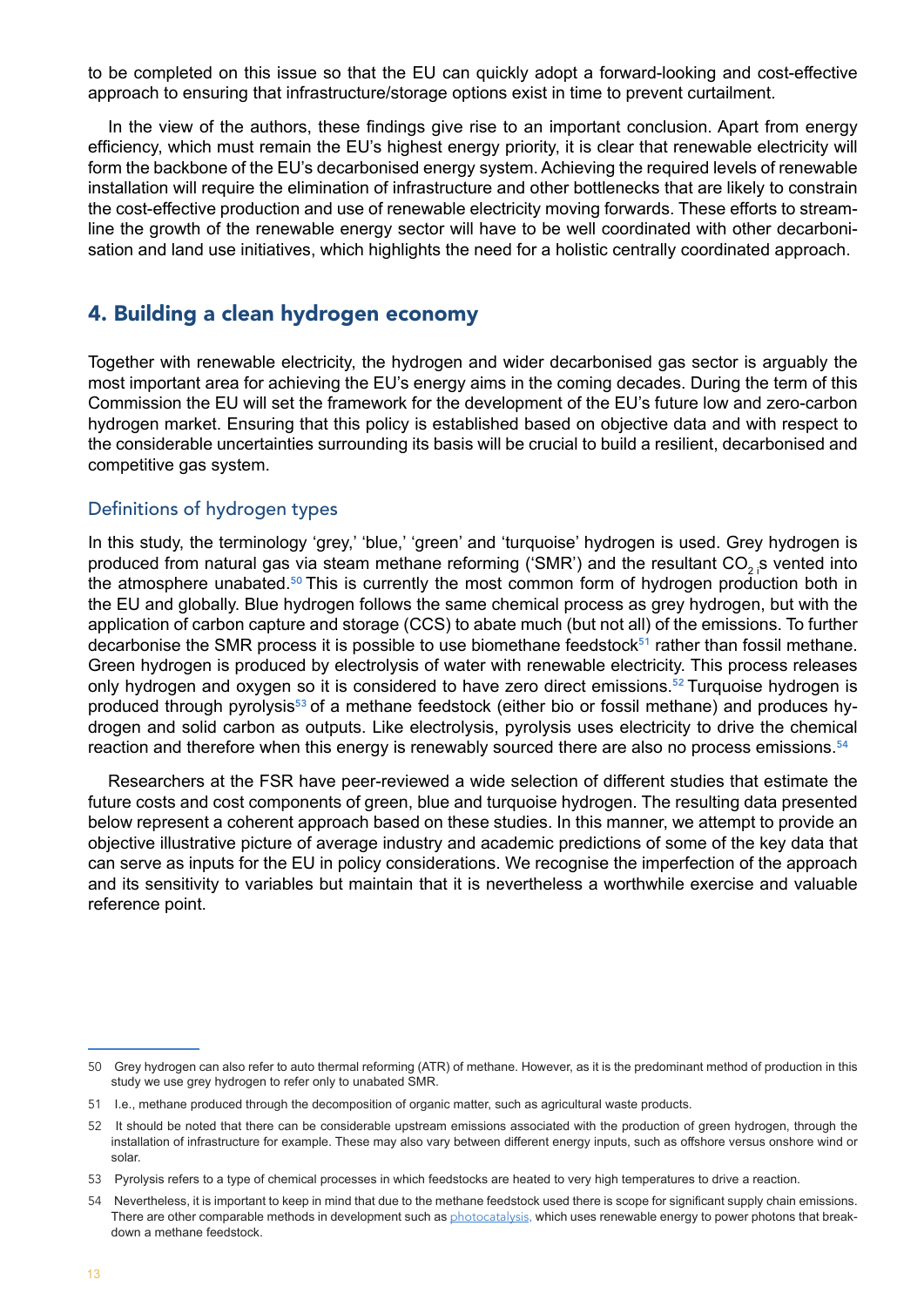#### <span id="page-13-0"></span>Hydrogen cost projections

The data here reflect long-term historical and projected trends and as such do not take into account the exceptionally high energy commodity prices experienced in the second half of 2021. This is important to keep in mind as it remains to be seen where prices will restabilise following these recent developments. Even a 20% difference in the electricity or gas price can have very meaningful implications for the competitiveness of different hydrogen technologies, and therefore the policy instruments that can be best applied to support the decarbonisation of the sector. Nevertheless, the authors of this study follow the data and assumptions of major existing analyses, with the caveat that the conclusions here do not assume lasting disruption to commodity prices.

The following table presents an assessment of the current technological maturity of green, blue and grey hydrogen based on observations from industry and technological guidelines. Technologies are considered 'commercial' when there is evidence of at least one project operating in a commercial environment, with a distinction between 'established' commercial technologies (i.e. those relatively widely adopted by industry) and 'early' commercial ventures, which are fewer and less well established. Estimations of levelised costs<sup>55</sup> are also provided based on reputable independent analyses<sup>56</sup> and some values from industry where data are lacking.<sup>57</sup>

#### Figure 3: Minimum and average levelised costs of low and zero carbon hydrogen of different origins: present, 2030, 2050\*

| Scenario                        | <b>Current Technologi-</b><br>cal Maturity | Levelised cost<br>assumption | $EUR/kgH, **$<br>today | $EUR/kgH_2$ **<br>2030 | EUR/<br>$kgH_2$ **<br>2050 |
|---------------------------------|--------------------------------------------|------------------------------|------------------------|------------------------|----------------------------|
| Domestic green H <sub>2</sub> : | Commercial (es-<br>tablished)              | <b>Minimum</b>               | 2.6                    | 1.3                    | 0.9                        |
| Utility scale solar             |                                            | Average                      | 6.9                    | 3.6                    | 2.7                        |
| Domestic green H <sub>2</sub> : | <b>Commercial (es-</b><br>tablished)       | Minimum                      | 3.6                    | 1.8                    | 0.9                        |
| Offshore wind                   |                                            | Average                      | 6.9                    | 4.8                    | 3.0                        |
| Domestic blue H <sub>2</sub>    | <b>Commercial (es-</b><br>tablished)       | <b>Minimum</b>               | 0.9                    | 0.9                    | 1.0                        |
|                                 |                                            | Average                      | 1.8                    | $2$ [6.8***]           | 2.0                        |
| Domestic turquoise              | Commercial (early)                         | Minimum                      |                        |                        |                            |
| H <sub>2</sub>                  |                                            | Average                      |                        | $3[4.1***]$            | $3[4.1***]$                |

*KEY: Colour coding (only for illustrative purposes): High price low price NOTE:* 

*\* Data from reference list 1 [IEA (2021a). IEA (2021b). IRENA (2021). H Quest via Collins (2021). BNEF (2021). BASF, Monolith Materials, Argonne International Laboratory, Universidad Politécnica de Madrid, via Conti, et al. (2021). Zachmann, et al. (2021)]*

*<sup>\*\*</sup> Euros per kilogram of hydrogen*

*<sup>\*\*\*</sup> Including use of non-crop* '*sustainable biomethane*' *for upper end estimations. A blend of natural gas and biomethane is also possible. Every 10% of biomethane blended would add roughly [10%](https://www.engie.com/sites/default/files/assets/documents/2021-07/ENGIE_20210618_Biogas_potential_and_costs_in_2050_report_1.pdf) to the overall feedstock cost by 2030, although this is not infinitely scalable. Biomethane prices [vary enormously.](https://iea.blob.core.windows.net/assets/03aeb10c-c38c-4d10-bcec-de92e9ab815f/Outlook_for_biogas_and_biomethane.pdf) Company reported data are included in these estimates.*

<sup>55</sup> The ratio between the total cost of production and the total hydrogen output, normalised per unit of hydrogen kilo.

<sup>56</sup> IEA, IRENA and BloombergNEF, Bruegel, DIW Berlin, Columbia University, Energy Transitions Commission, Argonne National Laboratory, Universidad Politécnica de Madrid, together with the energy cost assumptions in the previous section.

<sup>57</sup> BASF, Monolith Materials.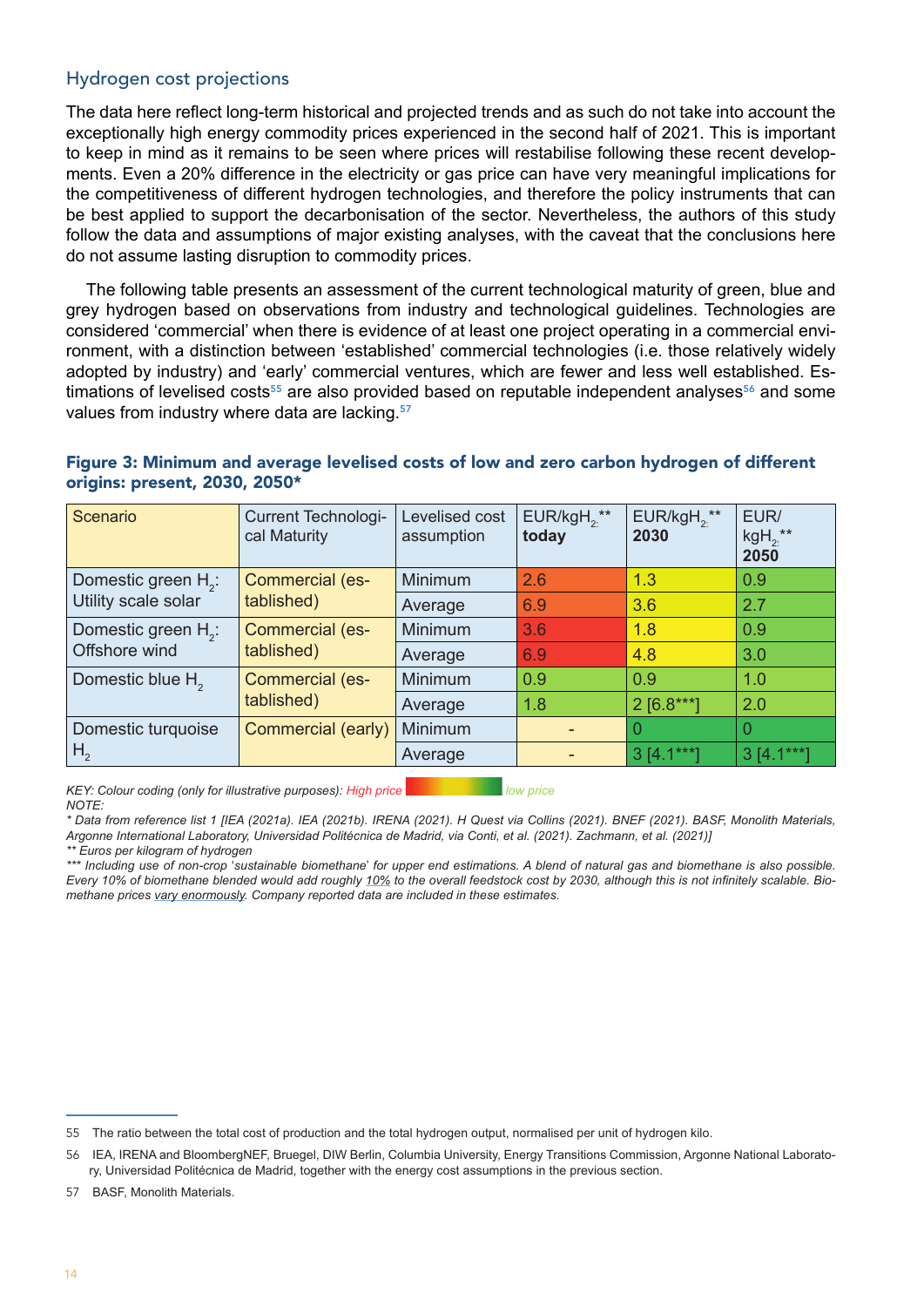#### Figure 3: Reflections

- Consistent with the observations on electricity price forecasts, green hydrogen from offshore wind shows the greatest potential for cost reductions over the long term, but with considerable uncertainty. Utility-scale solar PV is the most competitive of the green hydrogen options at present, but with greater scalability limitations than offshore wind for domestic production.
- The cost of green hydrogen is based on production cost estimates for RES-E. However, in the event that renewable electricity remains scarce or constrained it will be available for hydrogen only at the overall electricity market price, not the production cost.
- In the context of the drive to electrify fossil-powered sectors (e.g. transport) and the parallel phase-out of coal for electricity generation and decrease in nuclear capacity, it is very unlikely that there will be 'excess' renewable electricity in the EU until at least 2040. On this basis, and while no certain predictions can be made, there are reasonable grounds to expect that the upper rather than lower cost estimates for green hydrogen are likely to be realised during this period.
- Blue hydrogen from natural gas is typically the most cost-effective decarbonised hydrogen source for the next decade. This will, however, be dependent on the future gas price, with consistently high prices favouring the competitiveness of electrified hydrogen technologies such as electrolysis and pyrolysis.
- In the case of blue and turquoise hydrogen, the role of methane emissions in the production process must be factored in. Biomethane could be used to 'offset' these emissions.
- Methane pyrolysis is the least mature of the production methods here, and certainly there are the least data available to assess its future cost and emission trajectory. Nevertheless, it has the potential to be a carbon sink and to support cross-sectoral decarbonisation aims in the process.
- Pyrolysis uses less than [15%](https://pubs.acs.org/doi/10.1021/acs.iecr.1c01679) of renewable electricity to produce hydrogen relative to electrolysis. This means that it is less sensitive to the cost of RES-E and therefore becomes relatively more competitive than electrolysis the higher the cost of RES-E.
- The range and diversity of key data/predictions of future costs in the literature is in itself an important finding, as they demonstrate the high level of uncertainty surrounding future hydrogen cost trends.

The following table shows the different EU ETS prices required to substitute grey hydrogen with domestic low and zero carbon alternatives of different origins. The data here provide a more granular breakdown of energy inputs, also considering the difference between fossil and bio-based methane feedstocks for blue hydrogen.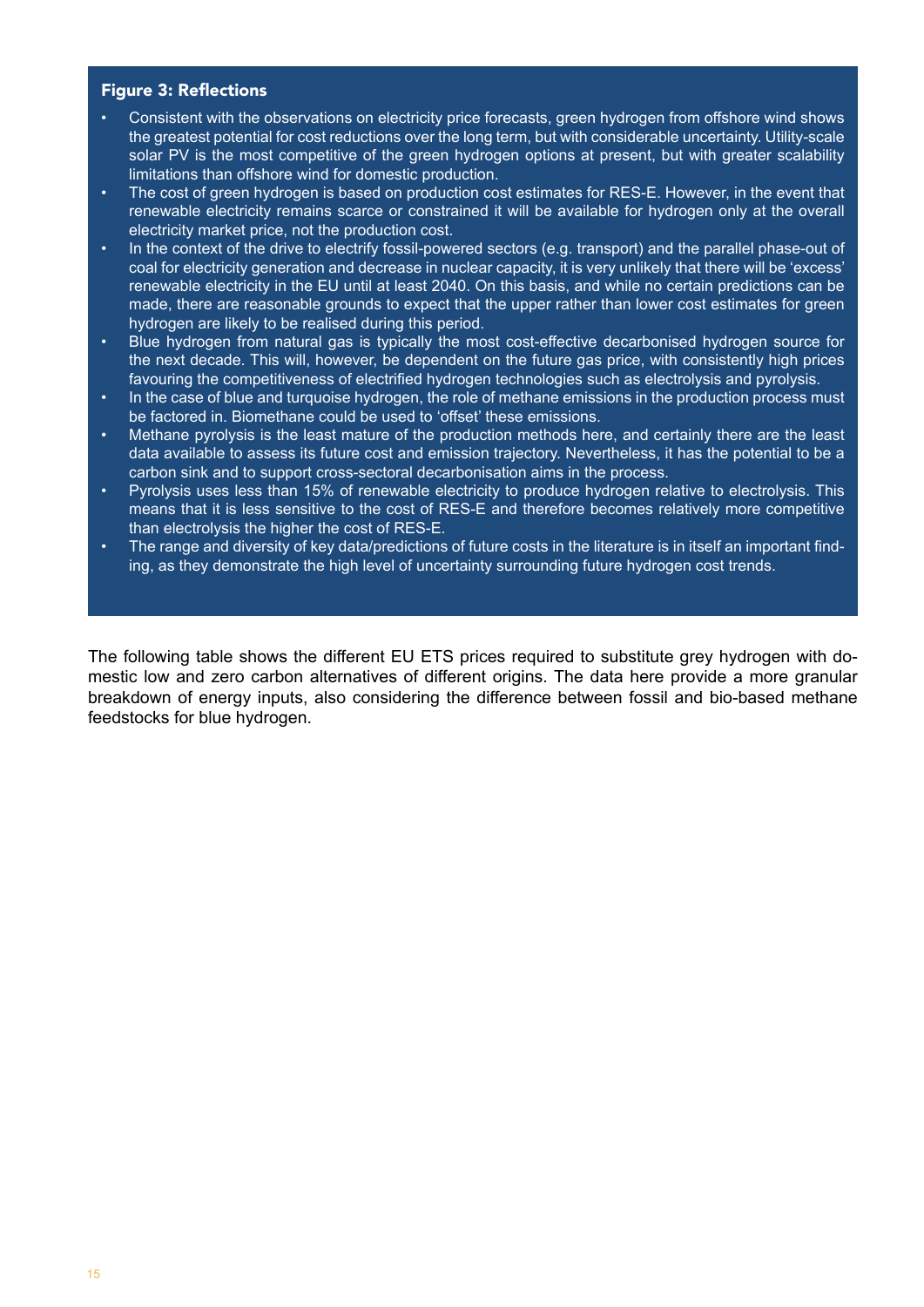#### Figure 4: European Union Emission Trading System (EU ETS) prices to substitute grey hydrogen with low and zero carbon hydrogen of different origins, present, 2030, 2050\*

| Scenario                               | Levelised<br>cost as-<br>sumption | ETS price of sub-<br>stitution of grey<br>hydrogen: today<br>[EUR/tCO <sub>2</sub> ]** | ETS price of sub-<br>stitution of grey<br>hydrogen: 2030<br>$[EUR/ tCO3]**$ | ETS price of sub-<br>stitution of grey<br>hydrogen: 2050<br>$[EUR/ tCO3]**$ |
|----------------------------------------|-----------------------------------|----------------------------------------------------------------------------------------|-----------------------------------------------------------------------------|-----------------------------------------------------------------------------|
| Domestic green H <sub>2</sub> (Solar   | Average                           | 220                                                                                    | 90                                                                          | 20                                                                          |
| PV)                                    | <b>Minimum</b>                    | 45                                                                                     | 0                                                                           | 0                                                                           |
| Domestic green H <sub>2</sub> (Off-    | Average                           | 320                                                                                    | 120                                                                         | 45                                                                          |
| shore wind)                            | <b>Minimum</b>                    | 70                                                                                     | 5                                                                           | 0                                                                           |
| Domestic blue H <sub>2</sub> : Natural | Average                           | 70                                                                                     | 26                                                                          | 25                                                                          |
| gas feedstock                          | <b>Minimum</b>                    | $\bm{0}$                                                                               | 0                                                                           | 0                                                                           |
| Domestic blue H <sub>2</sub> : Sus-    | Average                           | 300                                                                                    | 350                                                                         | 260                                                                         |
| tainable biomethane                    | Minimum                           | 50                                                                                     | 50                                                                          | 32                                                                          |
| Domestic turquoise hy-                 | Average                           | $\overline{\phantom{a}}$                                                               | $40***$                                                                     | 25****                                                                      |
| drogen                                 | Minimum                           | $\overline{\phantom{a}}$                                                               | $0***$ / ****                                                               | $0***$ /****                                                                |

*KEY: Colour coding (only for illustrative purposes): High price low price NOTE:* 

*\* Data from reference list 1 [IEA (2021c). Agora (2021a). Burgess & Watson (2021). Engie (2021). Global CCS Institute (2021). Zachmann, et al. (2021)]*

\*\* Euros per tonne of carbon dioxide emissions

\*\*\* Whenever the resultant ETS switching costs are negative, implying cost-competitiveness conditions even in the absence of carbon pricing, a value of zero is reported above.

\*\*\*\* Company reported data

The IEA WEO 2021 NZE scenario anticipates carbon prices of 220 EUR/tonne in advanced economies, 175 EUR/tonne in major and developing economies and slightly lower elsewhere by 2050 (p. 103).

#### Figure 4: Reflections

- The only low carbon production source that can currently be competitive at scale with grey hydrogen through carbon pricing is blue hydrogen with natural gas as feedstock.
- By 2030 it is likely that carbon prices will be over 100 EUR/t and green hydrogen will be widely competitive with grey hydrogen, assuming step change improvements in efficiency and cost reduction of electrolysers. However, this also assumes the availability of renewable electricity at production cost rather than market value.
- Turquoise hydrogen may not require any carbon price to be competitive. The biggest variable for this technology is arguably the value of the carbon co-product. At minimum, carbon black can be used as a stable and permanent form of carbon storage, and also as a soil improver in the agricultural sector. At high enough qualities, carbon black can be made into valuable and often [critical products](https://weee4future.eitrawmaterials.eu/wp-content/uploads/2020/09/09_report-of-CRM-and-CE.pdf) such as carbon nano tubes and graphene.

Figure 5 below offers an EU ETS threshold for substituting natural gas with domestic low and zero carbon hydrogen of different origins. This covers, for example, the use of hydrogen as a substitute for natural gas in heating or electricity generation. Nevertheless, the comparison between hydrogen and natural gas is made on a direct MWh basis and therefore does not take into account the lower volumetric energy density of hydrogen relative to methane.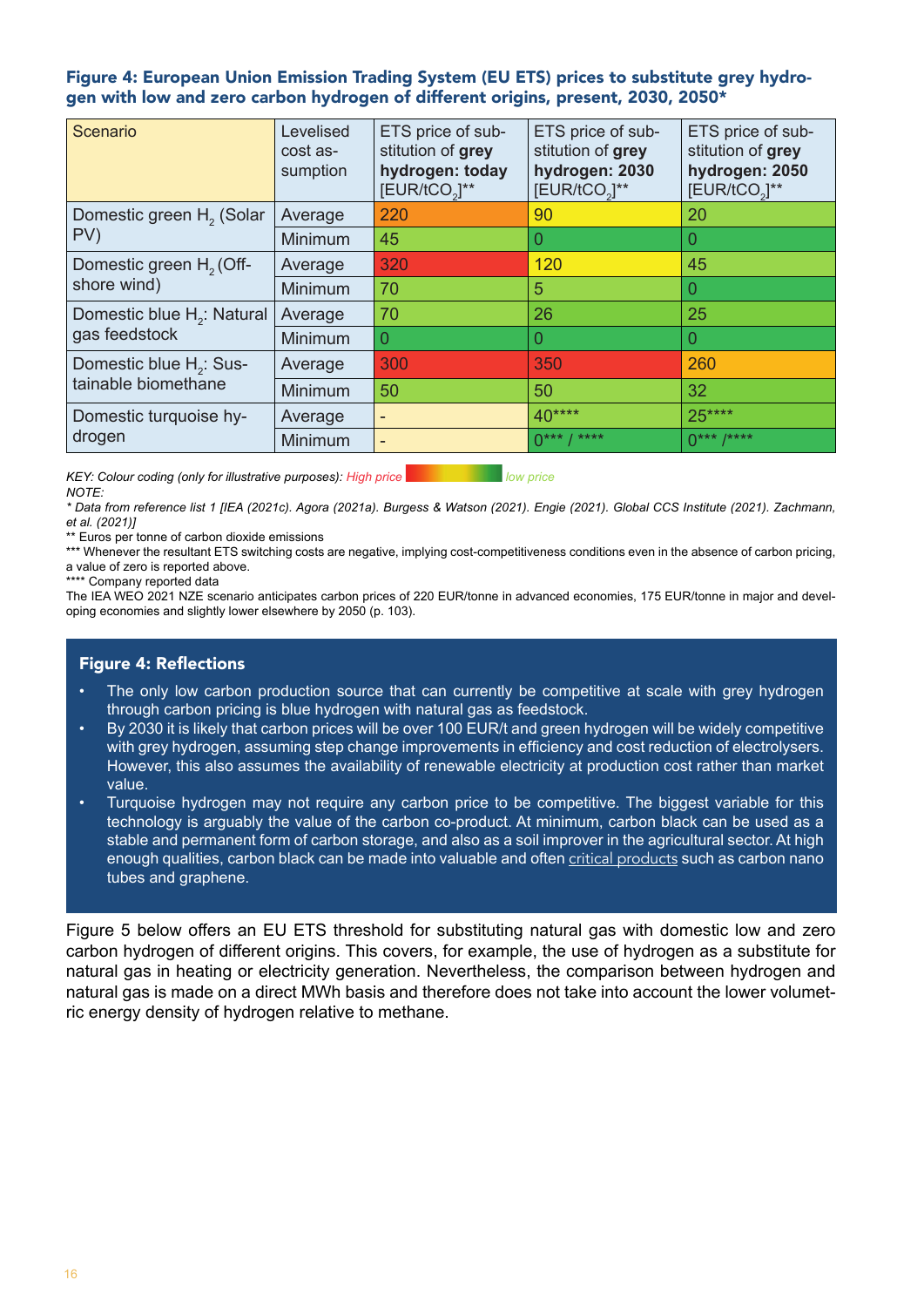Figure 5: European Union Emission Trading System (EU ETS) prices for substitution of natural gas with hydrogen of different origins, present, 2030, 2050\* <sup>58</sup>, <sup>59</sup>

| Scenario                         | Levelised<br>cost<br>assumption | ETS price for substi-<br>tution of natural gas<br>combustion: today<br>$[EUR/ tCO3]**$ | ETS price for substi-<br>tution of natural gas<br>consumption: 2030<br>[EUR/tCO <sub>2</sub> ]** | ETS price for substi-<br>tution of natural gas<br>consumption: 2050<br>[EUR/tCO <sub>2</sub> ]** |
|----------------------------------|---------------------------------|----------------------------------------------------------------------------------------|--------------------------------------------------------------------------------------------------|--------------------------------------------------------------------------------------------------|
| Domestic green                   | Average                         | 725                                                                                    | 460                                                                                              | 240                                                                                              |
| $H2$ (Solar PV)                  | Minimum                         | 80                                                                                     | 15                                                                                               | $0***$                                                                                           |
| Domestic green                   | Average                         | 725                                                                                    | 510                                                                                              | 280                                                                                              |
| $H2$ (Offshore wind)             | Minimum                         | 210                                                                                    | 80                                                                                               | 0                                                                                                |
| Domestic blue                    | Average                         | 105                                                                                    | 195                                                                                              | 320                                                                                              |
| $H_2$ : Natural gas<br>feedstock | Minimum                         | $\Omega$                                                                               | $\Omega$                                                                                         | 0                                                                                                |
| Domestic tur-                    | Average                         | -                                                                                      | 280                                                                                              | 280                                                                                              |
| quoise $H2$                      | Minimum                         |                                                                                        | n***/*****                                                                                       | $0***$ /****                                                                                     |

*KEY: Colour coding (only for illustrative purposes): High price low and all low price NOTE:* 

*\* Data from reference list 1 [IEA (2021c). Agora (2021a). Burgess & Watson (2021). Engie (2021). Global CCS Institute (2021). Zachmann, et al. (2021)]*

*\*\* Euros per tonne of carbon dioxide emissions* 

*\*\*\*Whenever the resultant ETS switching costs are negative, implying cost-competitiveness conditions even in the absence of carbon pricing, a value of zero is reported above.* 

*\*\*\*\* Company reported data* 

#### Figure 5: Reflections

- Switching from natural gas to hydrogen can be expected to be broadly uncompetitive until significantly after 2030, even with relatively high carbon prices. This should give cause for careful thought, for example regarding the cost implications of mandatory offtake quotas.
- Switching from natural gas to low and zero carbon hydrogen is likely to require demand-side support such as very high subsidies for key sectors (e.g. steel and cement) or supply-side support such as guarantees of origin (GO) to derive a premium from the final product.
- These switching costs do not factor in the infrastructure/investment cost for energy-intensive industry switching from natural gas to hydrogen (new cement kilns, steel furnaces, etc.). Therefore, the real switching costs for energy-intensive industry to move from natural gas to hydrogen will be far higher.
- CCUS has the potential to play an important role in the interim period, subject to it being rolled out rapidly (so that it can be amortised by 2050) and at sufficient scale to be cost-effective and readily available to retrofit to existing energy-intensive industry infrastructure.
- The numbers in Figure 5 are to a very considerable extent dependent on the natural gas price and the relationship of natural gas prices to electricity prices. We assume natural gas and electricity prices to be within the 'typical' range, but in the light of recent market developments it is also possible that prices restabilise at different levels. In this event, also depending on the level of entanglement of electricity prices with gas prices, they can make a significant impact on the switching thresholds, potentially reducing them considerably.
- 58 These numbers are based on the calculated energy switching cost. They do not therefore take into account the cost of modifying plants and equipment (e.g. converting steel furnaces to hydrogen. Therefore, they are likely to appreciably under-estimate the real switching costs required). Moreover, the calculations only take into account process emissions, assuming 0 for green hydrogen, between 1 and 2kg for blue and 0-2kg for turquoise hydrogen. While there are some supply chain emissions associated with the infrastructure and maintenance of green hydrogen, the supply chain emissions of methane-based hydrogen are invariably much higher due to methane leakage. This increases with the amount of methane required (i.e. more for blue than turquoise). As a result, including full supply chain emissions of blue hydrogen might involve even higher emissions than continuing to use natural gas, for example in the following scenario. An assumed emission methane leak rate of 3.5% across the supply chain, full CCS including flue gases (CO2 capture rate 85%/ SMR CCS capture rate of 65%) = total emissions of 19.13kg CO2eq./kg h<sub>2</sub> (486kg CO2eq./MWh). The ETS would in this case support continued use of natural gas rather than blue hydrogen from fossil methane.
- 59 The methodology for calculating the ETS price required for switching is as follows. H<sub>2</sub> and natural gas equivalent MWh prices (per kg price of H2 x 25.4), an assumed natural gas emission factor of 200 kg/MWh, an assumed emission factor of green/turquoise H2 = 0, an assumed emission factor for blue H2 = 50.8kg /MWh. Subtract the emission factor of H2 from the emission factor of natural gas, calculate the result as a factor of 1,000 (KG) and multiply the resulting factor by the difference between the MWh price of energy inputs to get the ETS price required for switching.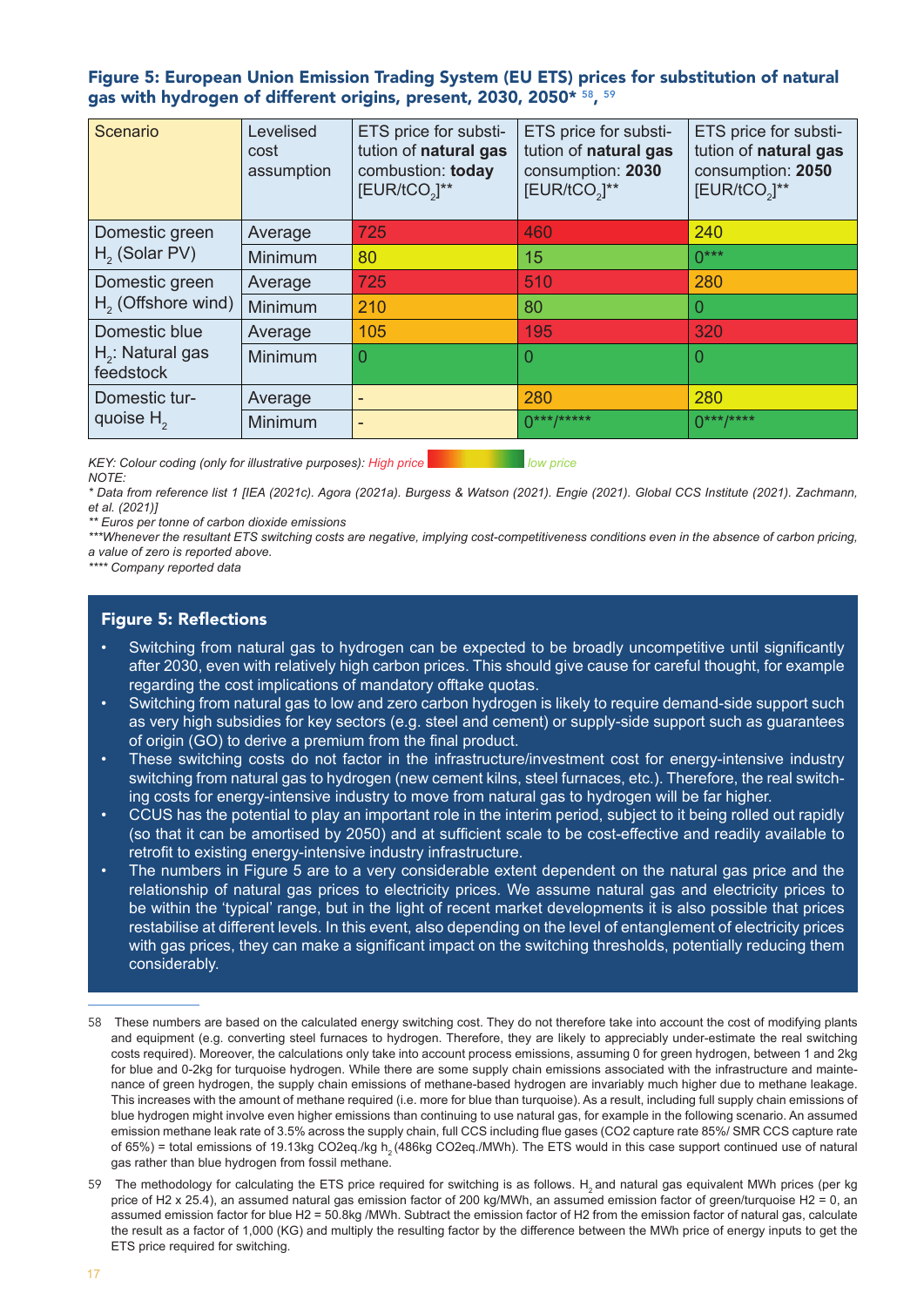<span id="page-17-0"></span>From the above data and complementary information, we draw the following conclusions about some of the key variables and conditions that might shape the development of a clean hydrogen economy in Europe.

#### Key factors in the development of a clean hydrogen economy

#### A) Technological maturity

Low and zero-carbon hydrogen production methods remain relatively immature, with considerable variation between technologies. Electrolysis is arguably the most mature, with some commercial projects in operation. The International Energy Agency (IEA) classifies the most mature forms of electrolysis at a technology readiness level (TRL) of 9.<sup>60</sup> CCS technology has been applied at commercial scale in other sectors with varying levels of success, but it remains uncommon in the hydrogen sector. Nevertheless it has a TRL of 8-9. $^{61}$  Among the processes explored here, pyrolysis is the least developed, TRL 6-8 $^{62}$ , with the very first commercial operations installed only recently, but many more are likely to follow.<sup>63</sup> In this context, we can have the highest level of certainty about projected electrolyser and CCS development and cost trajectories, with potentially significant but nevertheless uncertain developments still to come in pyrolysis.

It remains to be seen how quickly the cost and efficiency of these technologies will change moving forwards, and also their capacities to operate at scale and in harmony with wider decarbonisation and land use objectives. Based on the data in this study, we expect a combination of technologies to be required at different points in the coming decades.

#### B) Future energy costs and availability

Unlike renewable electricity, which is a CAPEX-driven business model (wind and sunshine being free), low and zero-carbon hydrogen production is an OPEX-dominated business, as the production cost is driven to a considerable extent by the price of the energy input (gas, electricity).<sup>64</sup> Any prediction regarding the future cost of low and zero-carbon hydrogen therefore requires assumptions of the costs of RES-E and natural gas/biomethane, and the commodity prices of products required to develop the corresponding infrastructure.<sup>65</sup> In the case of renewable hydrogen, it also requires assumptions as to the number of hours a year that cost-effective RES-E is available to build in electrolysis plant capacity factors.

Many estimations that renewable hydrogen will be competitive with blue or turquoise hydrogen in the medium term rely on ambitious price reductions and load factor increases. The IEA, for example, estimates that for green hydrogen to be competitive with blue or turquoise hydrogen by 2030, renewable electricity supplies will be required at €10-20 MWh for 4000 hours p.a.<sup>66</sup> Such load factors and prices of EU-generated electricity will be very challenging.<sup>67</sup> Imports of green hydrogen may be a partial solution in the future, but this will take time and could pose fresh energy security challenges. $68$ 

<sup>60</sup> International Energy Agency (2021). ETP Clean Energy Technology Guide, [https://www.iea.org/articles/etp-clean-energy-technolo](https://www.iea.org/articles/etp-clean-energy-technology-guide)[gy-guide](https://www.iea.org/articles/etp-clean-energy-technology-guide)

<sup>61</sup> International Energy Agency (2021). ETP Clean Energy Technology Guide, [https://www.iea.org/articles/etp-clean-energy-technolo](https://www.iea.org/articles/etp-clean-energy-technology-guide)[gy-guide](https://www.iea.org/articles/etp-clean-energy-technology-guide)

<sup>62</sup> International Energy Agency (2021). ETP Clean Energy Technology Guide, [https://www.iea.org/articles/etp-clean-energy-technolo](https://www.iea.org/articles/etp-clean-energy-technology-guide)[gy-guide](https://www.iea.org/articles/etp-clean-energy-technology-guide)

<sup>63</sup> Monolith Materials (2021). <https://monolith-corp.com/>

<sup>64</sup> For example, roughly 60% of the current cost of blue hydrogen is the cost of the natural gas feedstock. See [here.](https://www.iea.org/reports/the-future-of-hydrogen)

<sup>65</sup> For example, the [IEA](https://iea.blob.core.windows.net/assets/5ae32253-7409-4f9a-a91d-1493ffb9777a/Renewables2021-Analysisandforecastto2026.pdf) found that "since the beginning of 2020, prices for PV-grade polysilicon more than quadrupled, steel has increased by 50%, aluminium by 80%, copper by 60%, and freight fees have risen six-fold. Compared with commodity prices in 2019, we [IEA] estimate that investment costs for utility-scale solar PV and onshore wind are 25% higher." (p.17)

<sup>66</sup> IEA "World Energy Outlook 2020" and IEA "Future of Hydrogen" (2019). All rights reserved.

<sup>67</sup> The European Clean Hydrogen Alliance (ECHA) is targeting green hydrogen costs of 5eur/kg in 2024 and 3eur/kg in 2030.

<sup>68</sup> World Energy Council (2021). Decarbonised hydrogen imports into the European Union: challenges and opportunities, [https://www.](https://www.worldenergy.org/assets/downloads/WEC_Europe_Hydrogen_study.pdf?v=1635515415) [worldenergy.org/assets/downloads/WEC\\_Europe\\_Hydrogen\\_study.pdf?v=1635515415](https://www.worldenergy.org/assets/downloads/WEC_Europe_Hydrogen_study.pdf?v=1635515415)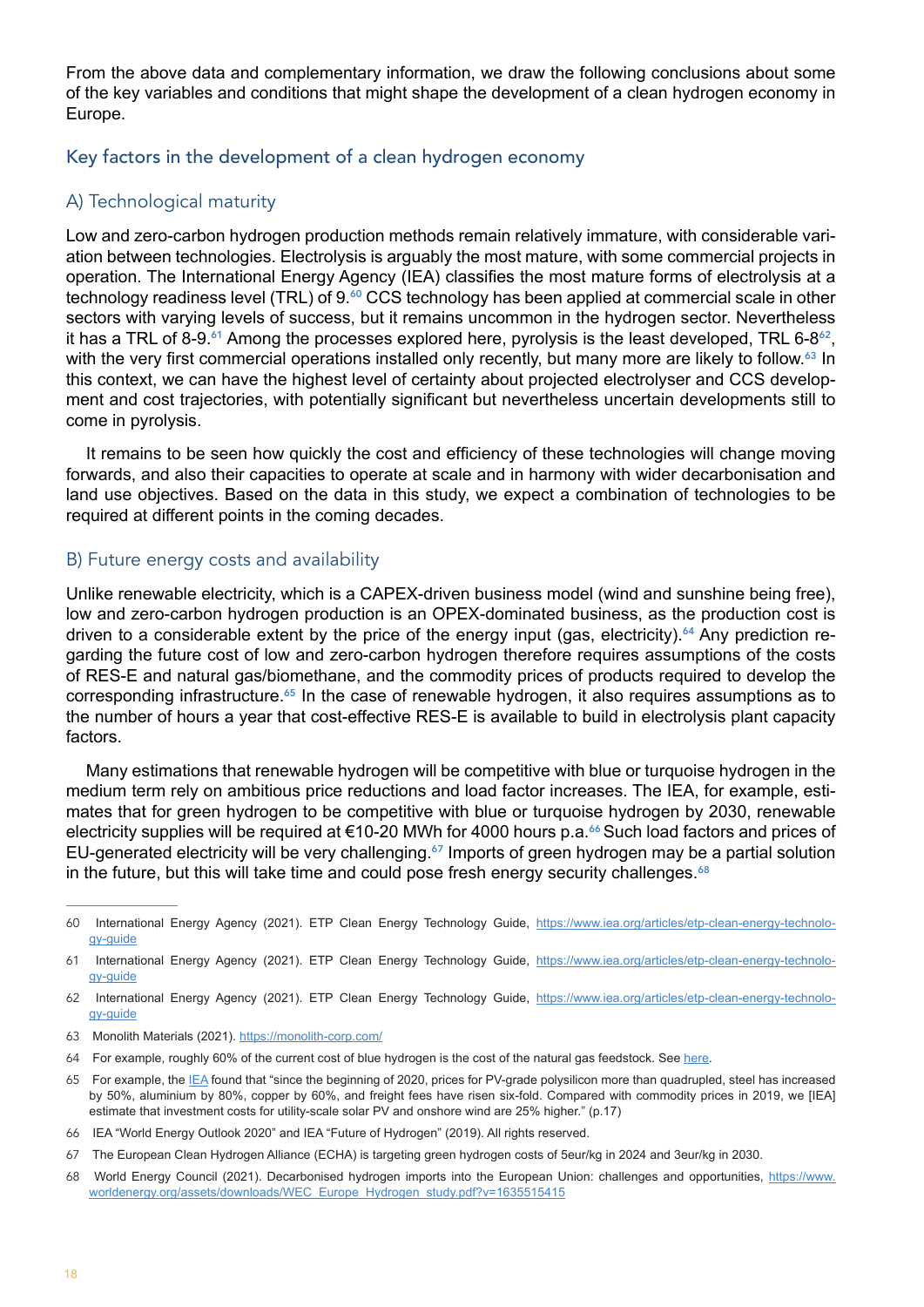Finally, as was mentioned above, estimations regarding the future cost and quantity of renewable hydrogen that can be supplied to the EU market also require assumptions regarding the availability of sufficient quantities of renewable electricity. If a new green or turquoise hydrogen plant buys renewable electricity in the market, this reduces the renewable electricity available for other purposes but increases the overall demand. If the marginal electricity supplier is gas or coal, the net result of green or turquoise hydrogen production is the additional fossil fuel electricity generation to cover the additional capacity required. The emissions associated with the resulting hydrogen, would be even higher than grey hydrogen in this scenario.<sup>69</sup> Addressing this issue of 'additionality' is therefore key to decarbonisation of the sector. There are, however, potential solutions, for example requiring new electrified hydrogen plants (electrolysis, pyrolysis etc.) to source 'additional' renewable electricity based on corporate power purchase agreements or direct lines that do not count towards renewable electricity targets.<sup>70</sup>

This is one of the issues that the Commission will need to address when designing a robust accounting and compliance system (e.g. based on GOs) for renewable energy and wider hydrogen guarantees of origin. The FSR has a dedicated paper with recommendations on this.<sup>71</sup>

#### C) Physical challenges and constraints

Conversation on a potential future decarbonised hydrogen economy is often quite abstract and based on theoretical assumptions about what is possible at a given cost and level of technological maturity. Although this is useful and important, numerical forecasts (such as those in this study) can add to this abstraction. It is important to frame theory within the boundaries of tangible physical constraints. For the decarbonised hydrogen economy, four of the most important and interconnected of these boundaries are (i) access to fresh water, (ii) weather conditions, (iii) geological conditions and (iv) competition for land.

With current technology, electrolysers require uncontaminated fresh water to function at a high level of efficiency. The availability of this resource often does not closely correlate with the weather conditions required for cheap and abundant RES-E, particularly solar PV.72 Installing large quantities of electrolyser capacity in areas with freshwater scarcity could contradict the EU taxonomy requirement to 'do no significant harm', for example.<sup>73</sup> Further study is required as to how significant the issue of water scarcity is, and whether this will be a limiting factor for renewable hydrogen production in areas with favourable energy conditions, such as southern Europe and north Africa (in the case of imported hydrogen).<sup>74</sup>

One alternative is to desalinate sea water for use in electrolysers. Estimates suggest<sup>75,76</sup> that this requires little additional electricity  $(\sim 0.1\%)$ , thus limiting competition for scarce renewable electricity while adding little cost to the final hydrogen product (~€0.01/KG). Nevertheless, desalination will increase the physical footprint of the infrastructure required, potentially adding to competition for land use and the impact on biodiversity, and also creating challenges and limitations in the location of electrolysers. It

<sup>69</sup> Belmans, Dos Reis, Vingerhoets (2021). Electrification and sustainable fuels: competing for wind and sun, [https://cadmus.eui.eu/han](https://cadmus.eui.eu/handle/1814/71402)[dle/1814/71402](https://cadmus.eui.eu/handle/1814/71402)

<sup>70</sup> The resultant certified renewable hydrogen would count towards any renewable energy targets. Nevertheless, it is worth noting that even the allocation of 'additional' dedicated RES-E capacity would still compete with grid RES-E for land, and potentially for budgetary support.

<sup>71</sup> Pototschnig (2021). Renewable hydrogen and the "additionality" requirement: why making it more complex than is needed?, [https://fsr.](https://fsr.eui.eu/publications/?handle=1814/72459) [eui.eu/publications/?handle=1814/72459](https://fsr.eui.eu/publications/?handle=1814/72459)

<sup>72</sup> European Environment Agency (2021). Use of freshwater resources in Europe, [https://www.eea.europa.eu/data-and-maps/indicators/](https://www.eea.europa.eu/data-and-maps/indicators/use-of-freshwater-resources-3/assessment-4) [use-of-freshwater-resources-3/assessment-4](https://www.eea.europa.eu/data-and-maps/indicators/use-of-freshwater-resources-3/assessment-4)

<sup>73</sup> European Commission (2021). EU taxonomy for sustainable activities, [https://ec.europa.eu/info/business-economy-euro/banking-and-fi](https://ec.europa.eu/info/business-economy-euro/banking-and-finance/sustainable-finance/eu-taxonomy-sustainable-activities_en)[nance/sustainable-finance/eu-taxonomy-sustainable-activities\\_en](https://ec.europa.eu/info/business-economy-euro/banking-and-finance/sustainable-finance/eu-taxonomy-sustainable-activities_en)

<sup>74</sup> It is worth noting that current fossil hydrogen production requires large quantities of water, which would no longer be required in a decarbonised hydrogen economy, thus offsetting the total 'additional' requirement.

<sup>75</sup> ACS Energy Lett. (2021). Does the Green Hydrogen Economy Have a Water Problem?, 6, 3167-3169, [https://pubs.acs.org/doi/](https://pubs.acs.org/doi/pdf/10.1021/acsenergylett.1c01375) [pdf/10.1021/acsenergylett.1c01375](https://pubs.acs.org/doi/pdf/10.1021/acsenergylett.1c01375)

<sup>76</sup> Khan, et al. (2021). Seawater electrolysis for hydrogen production: a solution looking for a problem?, [https://pubs.rsc.org/en/content/](https://pubs.rsc.org/en/content/articlelanding/2021/ee/d1ee00870f) [articlelanding/2021/ee/d1ee00870f](https://pubs.rsc.org/en/content/articlelanding/2021/ee/d1ee00870f)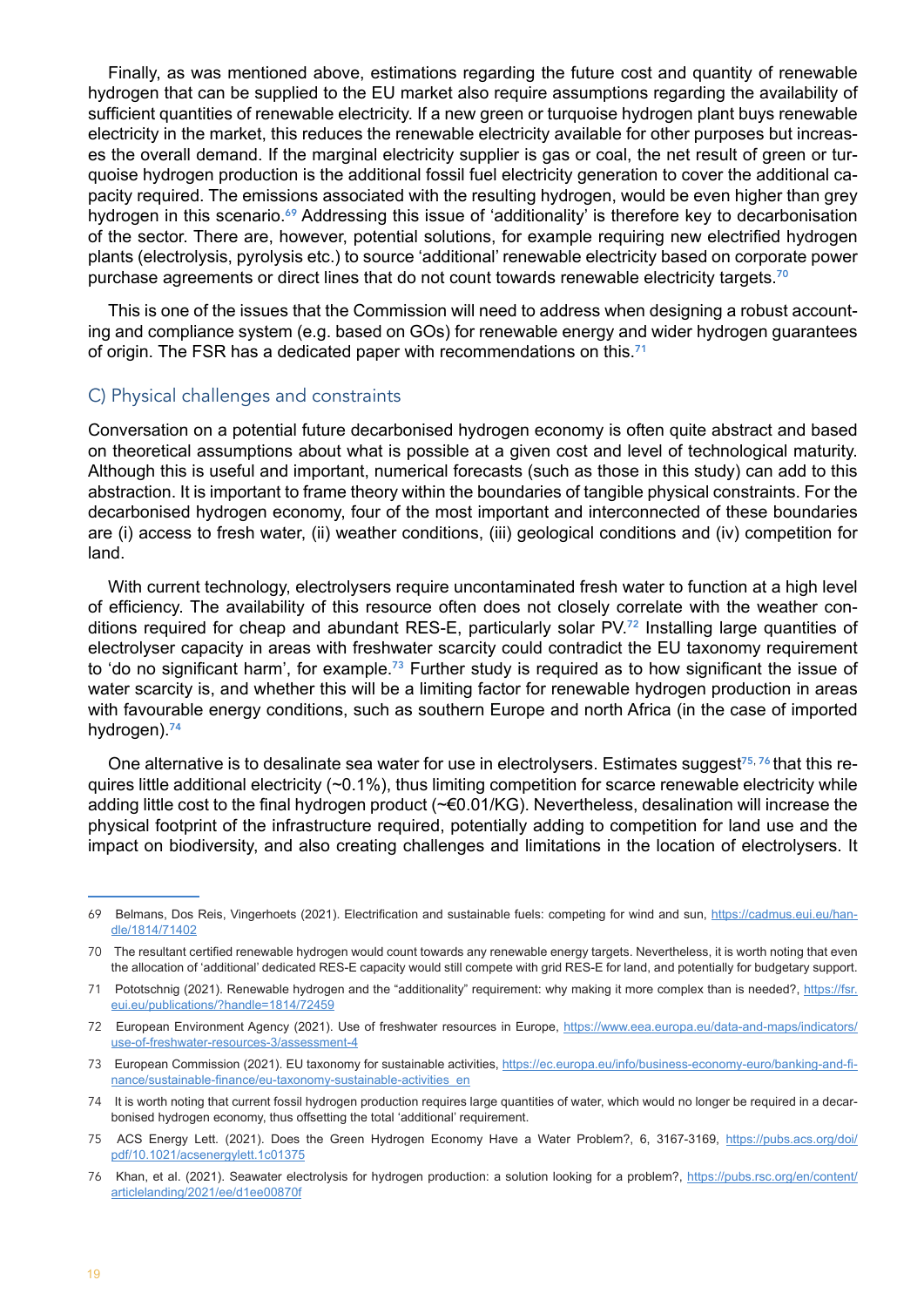remains to be seen whether it will be possible to perform cost-effective electrolysis using salt water<sup>77</sup> or to establish supply chains to desalinate water cheaply without emissions and at scale.

According to the data in this study, SMR with CCS is likely to be the most cost-effective form of low-carbon hydrogen in the coming years. Nevertheless, CCS requires certain geological conditions to store CO $_2$ long term or a pipeline network to transport large quantities of CO $_2$  to a location with suitable geology.<sup>78</sup> At present, the EU does not have an extensive CO<sub>2</sub> transportation network, and a large amount of the SMR infrastructure in place is not well correlated with the availability of local geological storage  $^{79}$ Repurposing existing natural gas infrastructure could play a role here in transporting CO $_{\rm 2}$  and hydrogen as required.<sup>80</sup>

The kinds of very practical considerations briefly touched on here are just as important as the theoretical cost and maturity of a product or process and should not be lost in the debate.

#### D) Customer inertia and demand trends

Long-term projections regarding the future demand for low and zero-carbon hydrogen are relatively unknown, with different predictions originating from different notions of suitable energy choices across sectors.<sup>81</sup>

Existing demand for hydrogen comes almost entirely from oil refining and ammonia production.<sup>82</sup> However, predicting future demand in existing areas of use is difficult, for example regarding projected oil demand and the requirement for artificial fertiliser in an evolving EU agriculture sector.<sup>83</sup> The use of hydrogen in new applications (e.g. as an energy vector and in heating, transportation etc.) are also challenging to predict, with a range of technologies still vying for a share of these markets. The outcome of this competition will not only be decided by cost-effectiveness or other objective criteria but also by the willingness of consumers to adopt different technologies.<sup>84, 85</sup> Any hydrogen policy should attempt to take into account these uncertainties.

Europe, [https://www.concawe.eu/wp-content/uploads/Re-stream-final-report\\_Oct2021.pdf](https://www.concawe.eu/wp-content/uploads/Re-stream-final-report_Oct2021.pdf)

<sup>77</sup> Khan, et al. (2021). Seawater electrolysis for hydrogen production: a solution looking for a problem?, [https://pubs.rsc.org/en/content/](https://pubs.rsc.org/en/content/articlelanding/2021/ee/d1ee00870f) [articlelanding/2021/ee/d1ee00870f](https://pubs.rsc.org/en/content/articlelanding/2021/ee/d1ee00870f)

<sup>78</sup> International Panel on Climate Change (2018). IPCC Special Report on Carbon Dioxide Capture and Storage, 197-265, [https://www.ipcc.](https://www.ipcc.ch/site/assets/uploads/2018/03/srccs_chapter5-1.pdf) [ch/site/assets/uploads/2018/03/srccs\\_chapter5-1.pdf](https://www.ipcc.ch/site/assets/uploads/2018/03/srccs_chapter5-1.pdf)

<sup>79</sup> Ruetters, et al. (2013). State of play on CO<sub>2</sub> geological storage in 28 European countries. CGS Europe report n° D2.10, <u>[http://www.](http://www.cgseurope.net/UserFiles/file/News/CGS%20Europe%20report%20_D2_10_State%20of%20play%20on%20CO2%20storage%20in%2028%20European%20countries.pdf)</u> [cgseurope.net/UserFiles/file/News/CGS%20Europe%20report%20\\_D2\\_10\\_State%20of%20play%20on%20CO2%20storage%20in%20](http://www.cgseurope.net/UserFiles/file/News/CGS%20Europe%20report%20_D2_10_State%20of%20play%20on%20CO2%20storage%20in%2028%20European%20countries.pdf) [28%20European%20countries.pdf](http://www.cgseurope.net/UserFiles/file/News/CGS%20Europe%20report%20_D2_10_State%20of%20play%20on%20CO2%20storage%20in%2028%20European%20countries.pdf)

<sup>80</sup> Carbon Limits AS, DV (2021). Re-Stream – Study on the reuse of oil and gas infrastructure for hydrogen and CCS in

<sup>81</sup> International Energy Agency (2021). Global Hydrogen Review 2021, [https://iea.blob.core.windows.net/assets/e57fd1ee-aac7-494d](https://iea.blob.core.windows.net/assets/e57fd1ee-aac7-494d-a351-f2a4024909b4/GlobalHydrogenReview2021.pdf)[a351-f2a4024909b4/GlobalHydrogenReview2021.pdf](https://iea.blob.core.windows.net/assets/e57fd1ee-aac7-494d-a351-f2a4024909b4/GlobalHydrogenReview2021.pdf)

<sup>82</sup> Anderson (2021). After 2020 global hydrogen demand decline, market could rebound by 2022, [https://www.spglobal.com/platts/en/mar](https://www.spglobal.com/platts/en/market-insights/latest-news/electric-power/012121-after-2020-global-hydrogen-demand-decline-market-could-rebound-by-2022)[ket-insights/latest-news/electric-power/012121-after-2020-global-hydrogen-demand-decline-market-could-rebound-by-2022](https://www.spglobal.com/platts/en/market-insights/latest-news/electric-power/012121-after-2020-global-hydrogen-demand-decline-market-could-rebound-by-2022)

<sup>83</sup> European Commission. Environmental sustainability in EU agriculture, [https://ec.europa.eu/info/food-farming-fisheries/sustainability/en](https://ec.europa.eu/info/food-farming-fisheries/sustainability/environmental-sustainability_en)[vironmental-sustainability\\_en](https://ec.europa.eu/info/food-farming-fisheries/sustainability/environmental-sustainability_en)

<sup>84</sup> Ingaldi, Klimecka-Tatar (2020). People's Attitude to Energy from Hydrogen – From

the Point of View of Modern Energy Technologies and

Social Responsibility, <https://www.mdpi.com/1996-1073/13/24/6495/pdf>

<sup>85</sup> Kolodziejczyk, Ong (2019). Hydrogen power is safe and here to stay, [https://www.weforum.org/agenda/2019/04/why-don-t-the-public](https://www.weforum.org/agenda/2019/04/why-don-t-the-public-see-hydrogen-as-a-safe-energy-source/)[see-hydrogen-as-a-safe-energy-source/](https://www.weforum.org/agenda/2019/04/why-don-t-the-public-see-hydrogen-as-a-safe-energy-source/)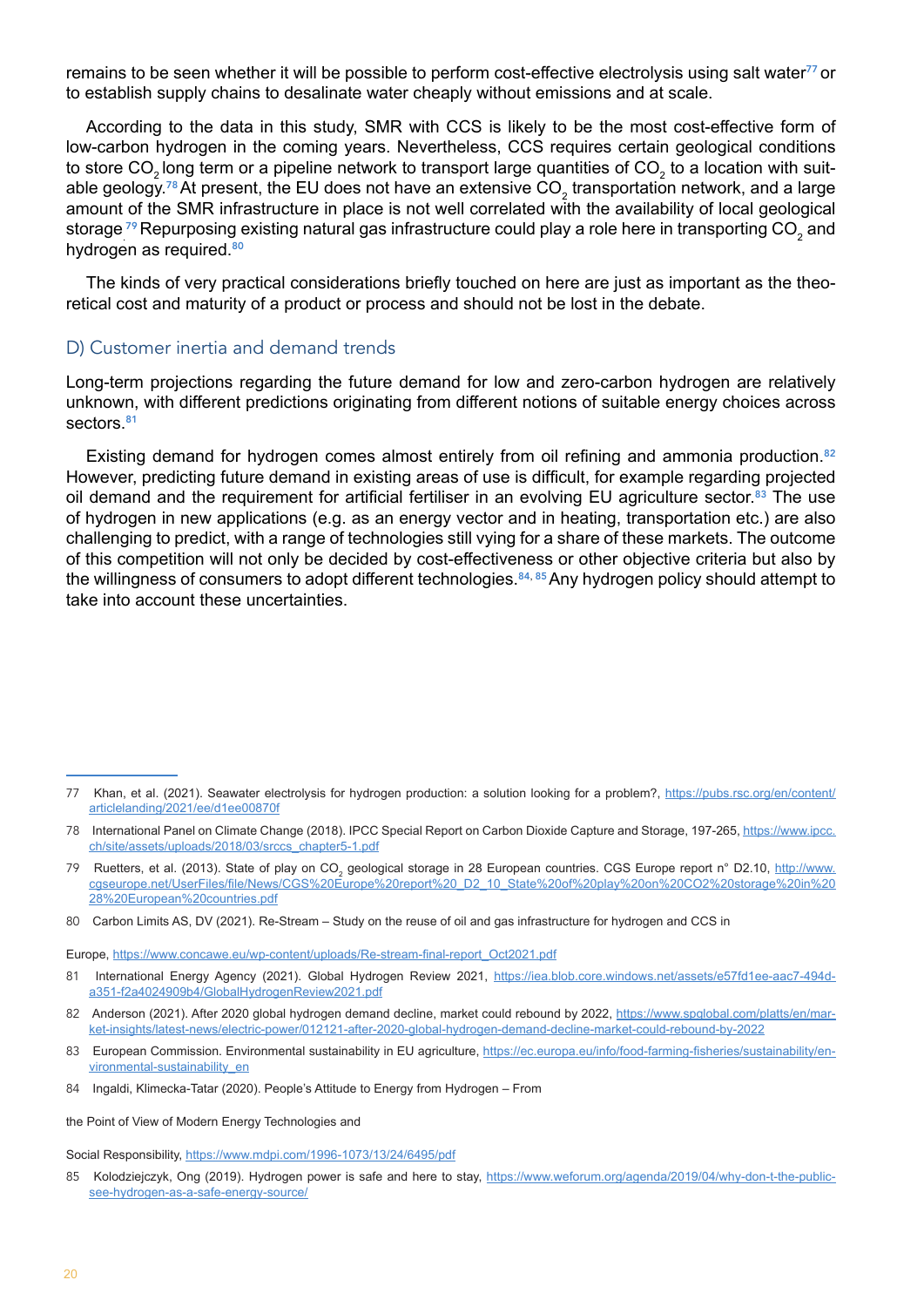# <span id="page-20-0"></span>References

#### List 1: Data sources

- Agora Energiewende (2021a). Making renewable hydrogen cost-competitive. Retrieved from [https://](https://static.agora-energiewende.de/fileadmin/Projekte/2020/2020_11_EU_H2-Instruments/A-EW_223_H2-Instruments_WEB.pdf) static.agora-energiewende.de/fileadmin/Projekte/2020/2020\_11\_EU\_H2-Instruments/A-EW\_223 [H2-Instruments\\_WEB.pdf](https://static.agora-energiewende.de/fileadmin/Projekte/2020/2020_11_EU_H2-Instruments/A-EW_223_H2-Instruments_WEB.pdf)
- Agora Energiewende (2021b). No-regret hydrogen: Charting early steps for H<sub>2</sub> infrastructure in Europe. Retrieved from <https://www.agora-energiewende.de/en/publications/no-regret-hydrogen/>
- Belmans, Carlos dos Reis, Vingerhoets (2021). Working Paper: Electrification and sustainable fuels: Competing for wind and sun. Retrieved from [https://cadmus.eui.eu/bitstream/handle/1814/71402/](https://cadmus.eui.eu/bitstream/handle/1814/71402/RSC%252525202021_55.pdf?sequence=1&isAllowed=y) [RSC%202021\\_55.pdf?sequence=1&isAllowed=y](https://cadmus.eui.eu/bitstream/handle/1814/71402/RSC%252525202021_55.pdf?sequence=1&isAllowed=y)
- Bloomberg New Energy Finance (BNEF) (2021). New Energy Outlook. Retrieved from [https://about.](https://about.bnef.com/new-energy-outlook/) [bnef.com/new-energy-outlook/](https://about.bnef.com/new-energy-outlook/)
- Burgess, Watson (2021). Strong carbon closes cost gap between blue and conventional hydrogen, S&P Global. Retrieved from [https://www.spglobal.com/platts/en/market-insights/latest-news/electric-pow](https://www.spglobal.com/platts/en/market-insights/latest-news/electric-power/051921-strong-carbon-closes-cost-gap-between-blue-and-conventional-hydrogen)[er/051921-strong-carbon-closes-cost-gap-between-blue-and-conventional-hydrogen](https://www.spglobal.com/platts/en/market-insights/latest-news/electric-power/051921-strong-carbon-closes-cost-gap-between-blue-and-conventional-hydrogen)
- Energy Transitions Commission (2021). Making the Hydrogen Economy Possible: Accelerating Clean Hydrogen in an Electrified Economy. Retrieved from [https://www.energy-transitions.org/publications/](https://www.energy-transitions.org/publications/making-clean-hydrogen-possible/%23download-form) [making-clean-hydrogen-possible/#download-form](https://www.energy-transitions.org/publications/making-clean-hydrogen-possible/%23download-form)
- Engie (2021). Geographical analysis of biomethane potential and costs in Europe in 2050. Retrieved from [https://www.engie.com/sites/default/files/assets/documents/2021-07/ENGIE\\_20210618\\_Bio](https://www.engie.com/sites/default/files/assets/documents/2021-07/ENGIE_20210618_Biogas_potential_and_costs_in_2050_report_1.pdf)[gas\\_potential\\_and\\_costs\\_in\\_2050\\_report\\_1.pdf](https://www.engie.com/sites/default/files/assets/documents/2021-07/ENGIE_20210618_Biogas_potential_and_costs_in_2050_report_1.pdf)
- European Commission (EC) (2020). Stepping up Europe's 2030 climate ambition Investing in a climate-neutral future for the benefit of our people: Impact Assessment – SWD(2020)176. Retrieved from [https://ec.europa.eu/transparency/documents-register/detail?ref=SWD\(2020\)176&lang=en](https://ec.europa.eu/transparency/documents-register/detail?ref=SWD(2020)176&lang=en)
- European Commission (EC) (2020). Stepping up Europe's 2030 climate ambition Investing in a climate-neutral future for the benefit of our people: Impact Assessment – SWD(2020)176. Retrieved from [https://ec.europa.eu/transparency/documents-register/detail?ref=SWD\(2020\)176&lang=en](https://ec.europa.eu/transparency/documents-register/detail?ref=SWD(2020)176&lang=en)
- Eurostat (2019). Energy balance flow for European Union (27 countries) 2019. Retrieved from [https://](https://ec.europa.eu/eurostat/cache/sankey/energy/sankey.html?geos=EU27_2020&year=2019&unit=KTOE&fuels=TOTAL&highlight=_&nodeDisagg=0101000000000&flowDisagg=true&translateX=0&translateY=0&scale=1&language=EN) [ec.europa.eu/eurostat/cache/sankey/energy/sankey.html?geos=EU27\\_2020&year=2019&unit=K](https://ec.europa.eu/eurostat/cache/sankey/energy/sankey.html?geos=EU27_2020&year=2019&unit=KTOE&fuels=TOTAL&highlight=_&nodeDisagg=0101000000000&flowDisagg=true&translateX=0&translateY=0&scale=1&language=EN)-[TOE&fuels=TOTAL&highlight=\\_&nodeDisagg=0101000000000&flowDisagg=true&translateX](https://ec.europa.eu/eurostat/cache/sankey/energy/sankey.html?geos=EU27_2020&year=2019&unit=KTOE&fuels=TOTAL&highlight=_&nodeDisagg=0101000000000&flowDisagg=true&translateX=0&translateY=0&scale=1&language=EN)- [=0&translateY=0&scale=1&language=EN](https://ec.europa.eu/eurostat/cache/sankey/energy/sankey.html?geos=EU27_2020&year=2019&unit=KTOE&fuels=TOTAL&highlight=_&nodeDisagg=0101000000000&flowDisagg=true&translateX=0&translateY=0&scale=1&language=EN)
- Florence School of Regulation (FSR) (2020). Cost-effective decarbonisation study. Retrieved from <https://cadmus.eui.eu/handle/1814/68977>
- Global CCS Institute (2021). Blue Hydrogen. Retrieved from [https://www.globalccsinstitute.com/wp-con](https://www.globalccsinstitute.com/wp-content/uploads/2021/04/CCE-Blue-Hydrogen.pdf)[tent/uploads/2021/04/CCE-Blue-Hydrogen.pdf](https://www.globalccsinstitute.com/wp-content/uploads/2021/04/CCE-Blue-Hydrogen.pdf)
- H Quest via Colins (2021). 'We will make zero-CO $_2$  hydrogen from natural gas so cheaply we could give it away for free.' Retrieved from [https://www.rechargenews.com/energy-transition/-we-will-make-ze](https://www.rechargenews.com/energy-transition/-we-will-make-zero-co2-hydrogen-from-natural-gas-so-cheaply-we-could-give-it-away-for-free-/2-1-1075224)[ro-co2-hydrogen-from-natural-gas-so-cheaply-we-could-give-it-away-for-free-/2-1-1075224](https://www.rechargenews.com/energy-transition/-we-will-make-zero-co2-hydrogen-from-natural-gas-so-cheaply-we-could-give-it-away-for-free-/2-1-1075224)
- International Energy Agency (IEA) (2020). Outlook for biogas and biomethane: Prospects for organic growth. Retrieved from [https://www.iea.org/reports/outlook-for-biogas-and-biomethane-prospects](https://www.iea.org/reports/outlook-for-biogas-and-biomethane-prospects-for-organic-growth)[for-organic-growth](https://www.iea.org/reports/outlook-for-biogas-and-biomethane-prospects-for-organic-growth)
- International Energy Agency (IEA) (2021a). Global Hydrogen Review 2021. Retrieved from [https://](https://iea.blob.core.windows.net/assets/e57fd1ee-aac7-494d-a351-f2a4024909b4/GlobalHydrogenReview2021.pdf) [iea.blob.core.windows.net/assets/e57fd1ee-aac7-494d-a351-f2a4024909b4/GlobalHydrogenRe](https://iea.blob.core.windows.net/assets/e57fd1ee-aac7-494d-a351-f2a4024909b4/GlobalHydrogenReview2021.pdf)-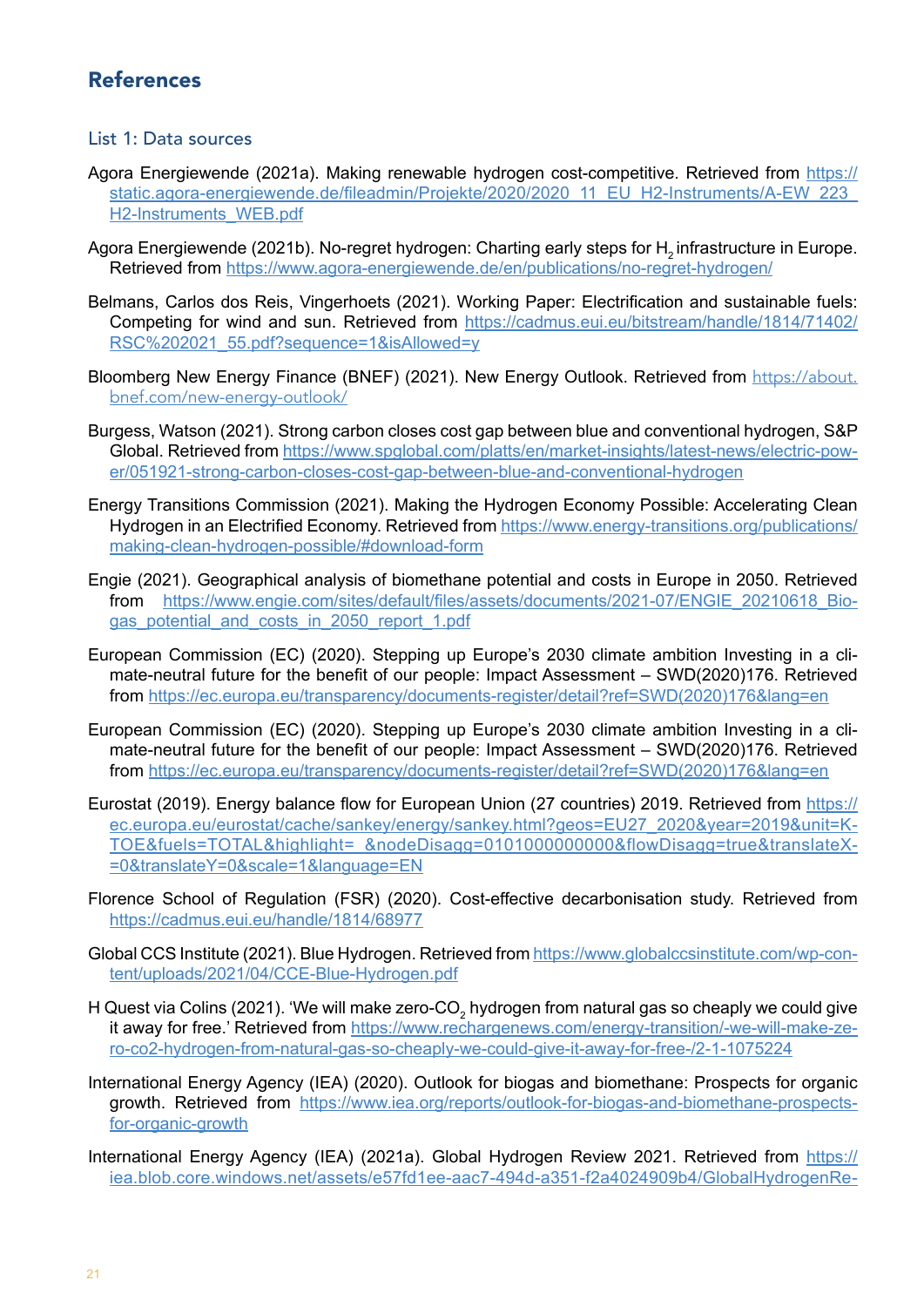- International Energy Agency (IEA) (2021b). Net Zero by 2050. Retrieved from [https://www.iea.org/re](https://www.iea.org/reports/net-zero-by-2050)[ports/net-zero-by-2050](https://www.iea.org/reports/net-zero-by-2050)
- International Energy Agency (IEA) (2021c). World Energy Outlook 2021. Retrieved from [https://www.](https://www.iea.org/reports/world-energy-outlook-2021) [iea.org/reports/world-energy-outlook-2021](https://www.iea.org/reports/world-energy-outlook-2021)
- International Renewable Energy Agency (IRENA) (2021). World Energy Transitions Outlook: 1.5°C pathway. Retrieved from [https:/c/www.irena.org/-/media/Files/IRENA/Agency/Publication/2021/](https://www.irena.org/-/media/Files/IRENA/Agency/Publication/2021/Jun/IRENA_World_Energy_Transitions_Outlook_2021.pdf) [Jun/IRENA\\_World\\_Energy\\_Transitions\\_Outlook\\_2021.pdf](https://www.irena.org/-/media/Files/IRENA/Agency/Publication/2021/Jun/IRENA_World_Energy_Transitions_Outlook_2021.pdf)
- Zachmann, et al. (2021). Decarbonisation of Energy: Determining a robust mix of energy carriers for a carbon neutral EU, Bruegel & DIW Berlin. Retrieved from [https://www.europarl.europa.eu/RegData/](https://www.europarl.europa.eu/RegData/etudes/STUD/2021/695469/IPOL_STU(2021)695469_EN.pdf) [etudes/STUD/2021/695469/IPOL\\_STU\(2021\)695469\\_EN.pdf](https://www.europarl.europa.eu/RegData/etudes/STUD/2021/695469/IPOL_STU(2021)695469_EN.pdf)

#### List 2: In text citations

- Anderson (2021). After 2020 global hydrogen demand decline, market could rebound by 2022. Retrieved from [https://www.spglobal.com/platts/en/market-insights/latest-news/electric-power/012121-af](https://www.spglobal.com/platts/en/market-insights/latest-news/electric-power/012121-after-2020-global-hydrogen-demand-decline-market-could-rebound-by-2022)[ter-2020-global-hydrogen-demand-decline-market-could-rebound-by-2022](https://www.spglobal.com/platts/en/market-insights/latest-news/electric-power/012121-after-2020-global-hydrogen-demand-decline-market-could-rebound-by-2022)
- Belmans, Dos Reis, Vingerhoets (2021). Electrification and sustainable fuels: competing for wind and sun. Retrieved from <https://cadmus.eui.eu/handle/1814/71402>
- Blas (2022). Greenflation Is Very Real and, Sorry, It's Not Transitory. Retrieved from [https://www.](https://www.bloomberg.com/opinion/articles/2022-01-10/greenflation-is-a-crucial-step-in-the-energy-transition-central-banks-take-note) [bloomberg.com/opinion/articles/2022-01-10/greenflation-is-a-crucial-step-in-the-energy-transi](https://www.bloomberg.com/opinion/articles/2022-01-10/greenflation-is-a-crucial-step-in-the-energy-transition-central-banks-take-note)[tion-central-banks-take-note](https://www.bloomberg.com/opinion/articles/2022-01-10/greenflation-is-a-crucial-step-in-the-energy-transition-central-banks-take-note)
- Bundesnetzagentur (2019). Bericht: Quartalsbericht Netz- und Systemsicherheit Gesamtes Jahr 2019. Retrieved from [https://www.bundesnetzagentur.de/SharedDocs/Mediathek/Berichte/2020/](https://www.bundesnetzagentur.de/SharedDocs/Mediathek/Berichte/2020/Quartalszahlen_Gesamtjahr_2019.pdf?__blob=publicationFile&v=5) [Quartalszahlen\\_Gesamtjahr\\_2019.pdf?\\_\\_blob=publicationFile&v=5](https://www.bundesnetzagentur.de/SharedDocs/Mediathek/Berichte/2020/Quartalszahlen_Gesamtjahr_2019.pdf?__blob=publicationFile&v=5)
- Carbon Limits AS, DV (2021). Re-Stream Study on the reuse of oil and gas infrastructure for hydrogen and CCS in Europe, [https://www.concawe.eu/wp-content/uploads/Re-stream-final-report\\_](https://www.concawe.eu/wp-content/uploads/Re-stream-final-report_Oct2021.pdf) [Oct2021.pdf](https://www.concawe.eu/wp-content/uploads/Re-stream-final-report_Oct2021.pdf)
- Chrisafis (2018). Who are the gilets jaunes and what do they want?, The Guardian. Retrieved from [https://www.theguardian.com/world/2018/dec/03/who-are-the-gilets-jaunes-and-what-do-they](https://www.theguardian.com/world/2018/dec/03/who-are-the-gilets-jaunes-and-what-do-they-want)[want](https://www.theguardian.com/world/2018/dec/03/who-are-the-gilets-jaunes-and-what-do-they-want)
- Energy Star (2013). Energy Efficiency Improvement and Cost Saving Opportunities for Cement Making. Retrieved from [https://www.energystar.gov/sites/default/files/buildings/tools/ENERGY%20](https://www.energystar.gov/sites/default/files/buildings/tools/ENERGY%20STAR%20Guide%20for%20the%20Cement%20Industry%2028_08_2013%20Final.pdf) [STAR%20Guide%20for%20the%20Cement%20Industry%2028\\_08\\_2013%20Final.pdf](https://www.energystar.gov/sites/default/files/buildings/tools/ENERGY%20STAR%20Guide%20for%20the%20Cement%20Industry%2028_08_2013%20Final.pdf)
- European Commission (2019). Commission's Staff Working Document, COM(2019)1 final Part 1/4, accompanying the report on "Energy prices and costs in Europe." Retrieved from [https://ec.europa.](https://ec.europa.eu/energy/sites/ener/files/documents/swd_-_v5_text_6_-_part_1_of_4.pdf) eu/energy/sites/ener/files/documents/swd - v5 text 6 - part 1 of 4.pdf
- European Commission (2020). A hydrogen strategy for a climate-neutral Europe COM(2020) 301 Final. Retrieved from [https://ec.europa.eu/energy/sites/ener/files/hydrogen\\_strategy.pdf](https://ec.europa.eu/energy/sites/ener/files/hydrogen_strategy.pdf)
- European Commission (2020). EU strategy to reduce methane emissions. Retrieved from [https://](https://ec.europa.eu/energy/sites/ener/files/eu_methane_strategy.pdf) [ec.europa.eu/energy/sites/ener/files/eu\\_methane\\_strategy.pdf](https://ec.europa.eu/energy/sites/ener/files/eu_methane_strategy.pdf)
- European Commission (2020). Powering a climate-neutral economy: An EU Strategy for Energy System Integration COM(2020) 299 final. Retrieved from [https://eur-lex.europa.eu/legal-content/EN/](https://eur-lex.europa.eu/legal-content/EN/TXT/PDF/?uri=CELEX:52020DC0299&from=EN) [TXT/PDF/?uri=CELEX:52020DC0299&from=EN](https://eur-lex.europa.eu/legal-content/EN/TXT/PDF/?uri=CELEX:52020DC0299&from=EN)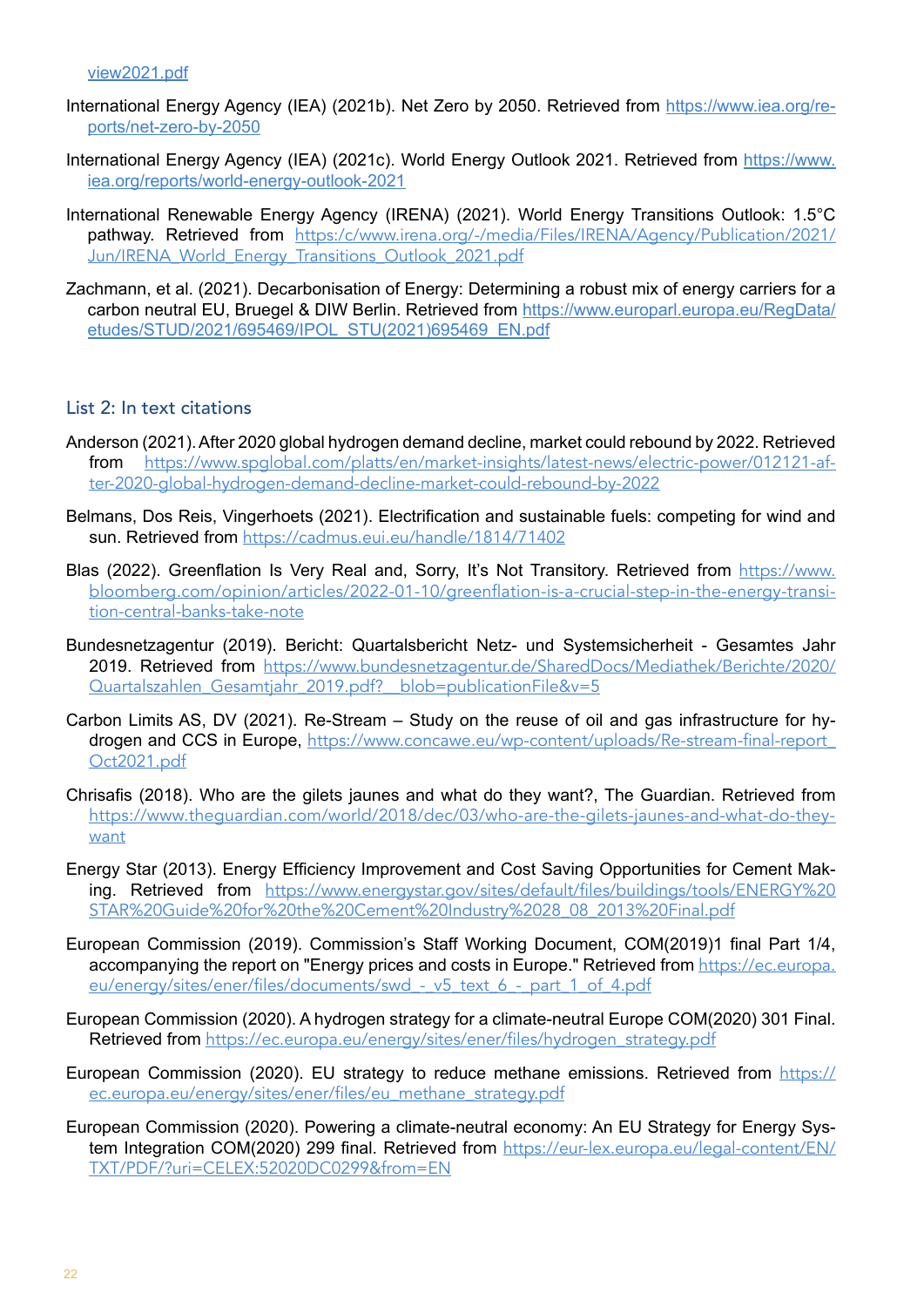- European Commission (2020). The European Green Deal Investment Plan and Just Transition Mechanism explained. Retrieved from https://ec.europa.eu/commission/presscorner/detail/en/gan[da\\_20\\_24](https://ec.europa.eu/commission/presscorner/detail/en/qanda_20_24)
- European Commission (2021). A European Green Deal. Retrieved from [https://ec.europa.eu/info/](https://ec.europa.eu/info/strategy/priorities-2019-2024/european-green-deal_en) [strategy/priorities-2019-2024/european-green-deal\\_en](https://ec.europa.eu/info/strategy/priorities-2019-2024/european-green-deal_en)
- European Commission (2021). Carbon Border Adjustment Mechanism: Questions and Answers, Press Corner. Retrieved from https://ec.europa.eu/commission/presscorner/detail/en/ganda\_21\_3661
- European Commission (2021). Clean energy for all Europeans package. Retrieved from [https://ec.eu](https://ec.europa.eu/energy/topics/energy-strategy/clean-energy-all-europeans_en)[ropa.eu/energy/topics/energy-strategy/clean-energy-all-europeans\\_e](https://ec.europa.eu/energy/topics/energy-strategy/clean-energy-all-europeans_en)n
- European Commission (2021). Commission proposes new Energy Efficiency Directive. Retrieved from [https://ec.europa.eu/info/news/commission-proposes-new-energy-efficiency-direc](https://ec.europa.eu/info/news/commission-proposes-new-energy-efficiency-directive-2021-jul-14_en)[tive-2021-jul-14\\_en](https://ec.europa.eu/info/news/commission-proposes-new-energy-efficiency-directive-2021-jul-14_en)
- European Commission (2021). Energy sector economic analysisTop of Form, EU Science Hub. Retrieved from Bottom of Form[https://ec.europa.eu/jrc/en/research-topic/energy-sector-econom](https://ec.europa.eu/jrc/en/research-topic/energy-sector-economic-analysis)[ic-analysis](https://ec.europa.eu/jrc/en/research-topic/energy-sector-economic-analysis)
- European Commission (2021). EU taxonomy for sustainable activities. Retrieved from [https://ec.eu](https://ec.europa.eu/info/business-economy-euro/banking-and-finance/sustainable-finance/eu-taxonomy-sustainable-activities_en)[ropa.eu/info/business-economy-euro/banking-and-finance/sustainable-finance/eu-taxonomy-sus](https://ec.europa.eu/info/business-economy-euro/banking-and-finance/sustainable-finance/eu-taxonomy-sustainable-activities_en)[tainable-activities\\_en](https://ec.europa.eu/info/business-economy-euro/banking-and-finance/sustainable-finance/eu-taxonomy-sustainable-activities_en)
- European Commission (2021). Hydrogen and decarbonised gas market package. Retrieved from [https://ec.europa.eu/energy/topics/markets-and-consumers/market-legislation/hydrogen-and-de](https://ec.europa.eu/energy/topics/markets-and-consumers/market-legislation/hydrogen-and-decarbonised-gas-market-package_en)[carbonised-gas-market-package\\_en](https://ec.europa.eu/energy/topics/markets-and-consumers/market-legislation/hydrogen-and-decarbonised-gas-market-package_en)
- European Commission (2021). Proposal for a recast Directive on energy efficiency COM(2021) 558 final. Retrieved from <https://eur-lex.europa.eu/legal-content/EN/TXT/?uri=CELEX:52021PC0558>
- European Commission (2021). Regulation on methane emission reductions in the energy sector, COM(2021)805 final. Retrieved from [https://ec.europa.eu/energy/sites/default/files/propos](https://ec.europa.eu/energy/sites/default/files/proposal-methane-emission-reductions-regulation.pdf)[al-methane-emission-reductions-regulation.pdf](https://ec.europa.eu/energy/sites/default/files/proposal-methane-emission-reductions-regulation.pdf)
- European Commission. 2020 climate & energy package. Retrieved from [https://ec.europa.eu/clima/](https://ec.europa.eu/clima/eu-action/climate-strategies-targets/2020-climate-energy-package_en) [eu-action/climate-strategies-targets/2020-climate-energy-package\\_en](https://ec.europa.eu/clima/eu-action/climate-strategies-targets/2020-climate-energy-package_en)
- European Commission. Environmental sustainability in EU agriculture. Retrieved from [https://ec.euro](https://ec.europa.eu/info/food-farming-fisheries/sustainability/environmental-sustainability_en)[pa.eu/info/food-farming-fisheries/sustainability/environmental-sustainability\\_en](https://ec.europa.eu/info/food-farming-fisheries/sustainability/environmental-sustainability_en)
- European Council (2021). Fit for 55. Retrieved from [https://www.consilium.europa.eu/en/policies/](https://www.consilium.europa.eu/en/policies/green-deal/eu-plan-for-a-green-transition/) [green-deal/eu-plan-for-a-green-transition/](https://www.consilium.europa.eu/en/policies/green-deal/eu-plan-for-a-green-transition/)
- European Environment Agency (2021). EU achieves 20-20-20 climate targets, 55% emissions cut by 2030 reachable with more efforts and policies. Retrieved from [https://www.eea.europa.eu/high](https://www.eea.europa.eu/highlights/eu-achieves-20-20-20)[lights/eu-achieves-20-20-20](https://www.eea.europa.eu/highlights/eu-achieves-20-20-20)
- European Environment Agency (2021). Use of freshwater resources in Europe. Retrieved from [https://](https://www.eea.europa.eu/data-and-maps/indicators/use-of-freshwater-resources-3/assessment-4) [www.eea.europa.eu/data-and-maps/indicators/use-of-freshwater-resources-3/assessment-4](https://www.eea.europa.eu/data-and-maps/indicators/use-of-freshwater-resources-3/assessment-4)
- European Parliament (2021). Energy policy: general principles, Fact Sheets on the European Union. Retrieved from [https://www.europarl.europa.eu/factsheets/en/sheet/68/energy-policy-gener](https://www.europarl.europa.eu/factsheets/en/sheet/68/energy-policy-general-principles)[al-principles](https://www.europarl.europa.eu/factsheets/en/sheet/68/energy-policy-general-principles)
- European Union (2021). Special Eurobarometer 513: Climate Change. Retrieved from [https://europa.](https://europa.eu/eurobarometer/surveys/detail/2273) [eu/eurobarometer/surveys/detail/2273](https://europa.eu/eurobarometer/surveys/detail/2273)
- Eurostat (2020). Archive: Electricity generation statistics first results. Retrieved from [https://ec.eu](https://ec.europa.eu/eurostat/statistics-explained/index.php?title=Electricity_generation_statistics_–_first_results&oldid=498612)[ropa.eu/eurostat/statistics-explained/index.php?title=Electricity\\_generation\\_statistics\\_–\\_first\\_re](https://ec.europa.eu/eurostat/statistics-explained/index.php?title=Electricity_generation_statistics_–_first_results&oldid=498612)-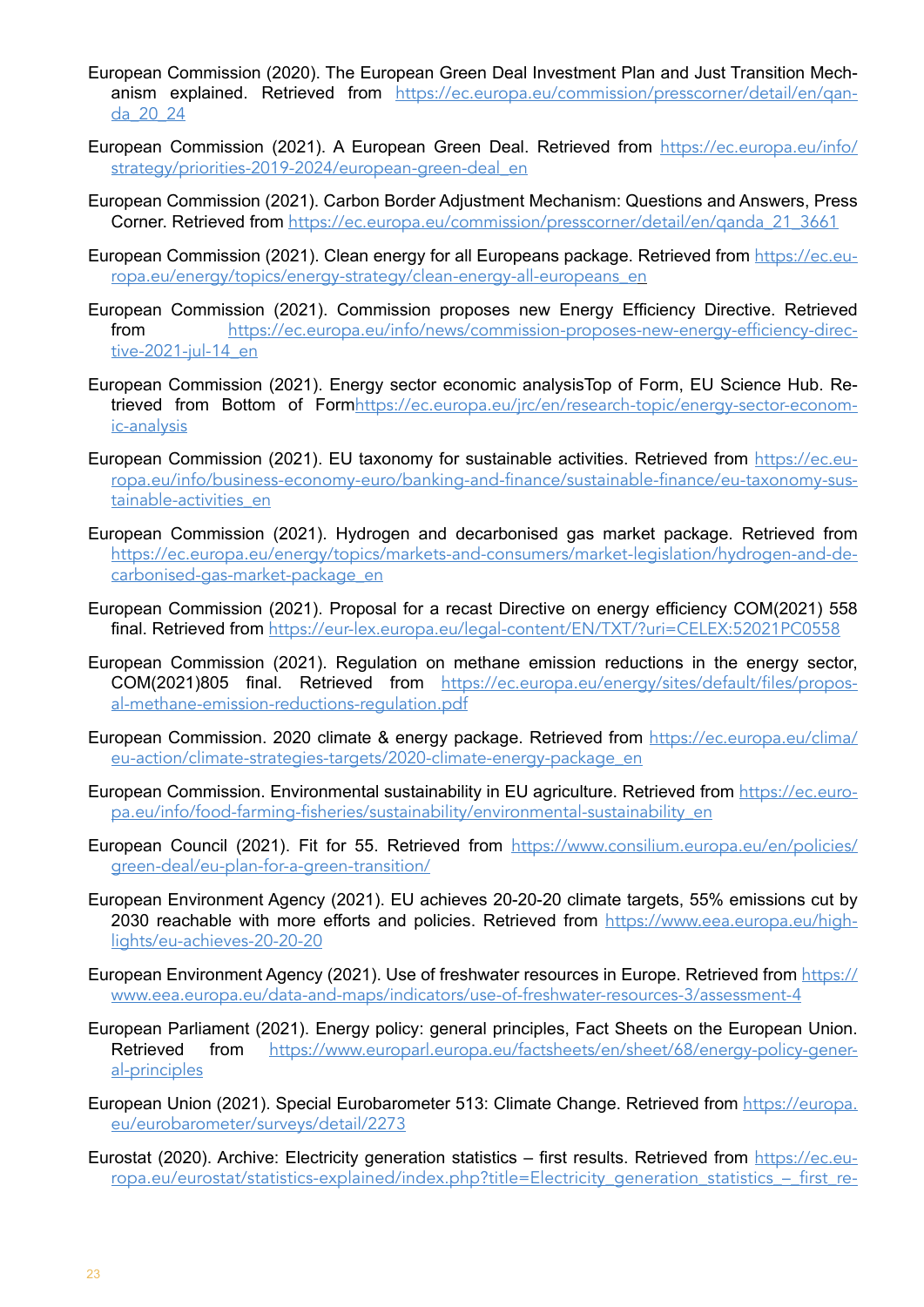- Eurostat (2021). Electricity and gas prices in the first half of 2021. Retrieved from [https://ec.europa.eu/](https://ec.europa.eu/eurostat/web/products-eurostat-news/-/ddn-20211020-1) [eurostat/web/products-eurostat-news/-/ddn-20211020-1](https://ec.europa.eu/eurostat/web/products-eurostat-news/-/ddn-20211020-1)
- Eurostat (2021). Energy saving statistics. Retrieved from https://ec.europa.eu/eurostat/statistics-explained/index.php?title=Energy\_saving\_statistics#Final\_energy\_consumption\_and\_distance\_ to 2020 and 2030 targets
- Eurostat (2021). Natural gas price statistics. Retrieved from [https://ec.europa.eu/eurostat/statistics-ex](https://ec.europa.eu/eurostat/statistics-explained/index.php?title=Natural_gas_price_statistics)[plained/index.php?title=Natural\\_gas\\_price\\_statistics](https://ec.europa.eu/eurostat/statistics-explained/index.php?title=Natural_gas_price_statistics)
- Eurostat (2021). Share of energy from renewable sources. Retrieved from [https://appsso.eurostat.](https://appsso.eurostat.ec.europa.eu/nui/show.do?dataset=nrg_ind_ren&lang=en) [ec.europa.eu/nui/show.do?dataset=nrg\\_ind\\_ren&lang=en](https://appsso.eurostat.ec.europa.eu/nui/show.do?dataset=nrg_ind_ren&lang=en)
- Ingaldi, Klimecka-Tatar (2020). People's Attitude to Energy from Hydrogen From the Point of View of Modern Energy Technologies and Social Responsibility. Retrieved from [https://www.mdpi.com/1996-](https://www.mdpi.com/1996-1073/13/24/6495/pdf) [1073/13/24/6495/pdf](https://www.mdpi.com/1996-1073/13/24/6495/pdf)
- Intergovernmental Panel on Climate Change (2021). Headline Statements from the Summary for Policymakers (IPCC AR6). Retrieved from [https://www.ipcc.ch/report/ar6/wg1/downloads/report/IPCC\\_](https://www.ipcc.ch/report/ar6/wg1/downloads/report/IPCC_AR6_WGI_Headline_Statements.pdf) [AR6\\_WGI\\_Headline\\_Statements.pdf](https://www.ipcc.ch/report/ar6/wg1/downloads/report/IPCC_AR6_WGI_Headline_Statements.pdf)
- International Energy Agency (2019). The Future of Hydrogen. Retrieved from [https://www.iea.org/re](https://www.iea.org/reports/the-future-of-hydrogen)[ports/the-future-of-hydrogen](https://www.iea.org/reports/the-future-of-hydrogen)
- International Energy Agency (2021). ETP Clean Energy Technology Guide. Retrieved from [https://](https://www.iea.org/articles/etp-clean-energy-technology-guide) [www.iea.org/articles/etp-clean-energy-technology-guide](https://www.iea.org/articles/etp-clean-energy-technology-guide)
- International Energy Agency (2021). Global Hydrogen Review 2021. Retrieved from [https://iea.blob.](https://iea.blob.core.windows.net/assets/e57fd1ee-aac7-494d-a351-f2a4024909b4/GlobalHydrogenReview2021.pdf) [core.windows.net/assets/e57fd1ee-aac7-494d-a351-f2a4024909b4/GlobalHydrogenReview2021.](https://iea.blob.core.windows.net/assets/e57fd1ee-aac7-494d-a351-f2a4024909b4/GlobalHydrogenReview2021.pdf) [pdf](https://iea.blob.core.windows.net/assets/e57fd1ee-aac7-494d-a351-f2a4024909b4/GlobalHydrogenReview2021.pdf)
- International Energy Agency (2021). Renewables 2021: Analysis and forecasts to 2026. Retrieved from [https://iea.blob.core.windows.net/assets/5ae32253-7409-4f9a-a91d-1493ffb9777a/Renew](https://iea.blob.core.windows.net/assets/5ae32253-7409-4f9a-a91d-1493ffb9777a/Renewables2021-Analysisandforecastto2026.pdf)[ables2021-Analysisandforecastto2026.pdf](https://iea.blob.core.windows.net/assets/5ae32253-7409-4f9a-a91d-1493ffb9777a/Renewables2021-Analysisandforecastto2026.pdf)
- International Panel on Climate Change (2018). IPCC Special Report on Carbon dioxide Capture and Storage, 197 – 265. Retrieved from [https://www.ipcc.ch/site/assets/uploads/2018/03/srccs\\_chap](https://www.ipcc.ch/site/assets/uploads/2018/03/srccs_chapter5-1.pdf)[ter5-1.pdf](https://www.ipcc.ch/site/assets/uploads/2018/03/srccs_chapter5-1.pdf)
- International Renewable Energy Agency (2021). Renewable Power Generation Costs in 2020. Retrieved from <https://www.irena.org/publications/2021/Jun/Renewable-Power-Costs-in-2020>
- Khan, et al. (2021). Seawater electrolysis for hydrogen production: a solution looking for a problem? Retrieved from <https://pubs.rsc.org/en/content/articlelanding/2021/ee/d1ee00870f>
- Kolodziejczyk, Ong (2019). Hydrogen power is safe and here to stay. Retrieved from https://www. weforum.org/agenda/2019/04/why-don-t-the-public-see-hydrogen-as-a-safe-energy-source/#:~: text=Only%2049.5%25%20of%20respondents%20believed,thought%20it%20was%20very%20 **dangerous**
- Linden, et al. (2014). Electricity tariff deficit: Temporary or Permanent Problem in the EU? European Commission: Economic Papers 534. Retrieved from [https://ec.europa.eu/economy\\_finance/publi](https://ec.europa.eu/economy_finance/publications/economic_paper/2014/pdf/ecp534_en.pdf)[cations/economic\\_paper/2014/pdf/ecp534\\_en.pdf](https://ec.europa.eu/economy_finance/publications/economic_paper/2014/pdf/ecp534_en.pdf)

Monolith Materials (2021). Retrieved from <https://monolith-corp.com/>

Piebalgs, Jones, Dos Reis, Soroush, Glachant (2020). Cost-effective decarbonisation study, Florence School of Regulation. Retrieved from <https://fsr.eui.eu/publications/?handle=1814/68977>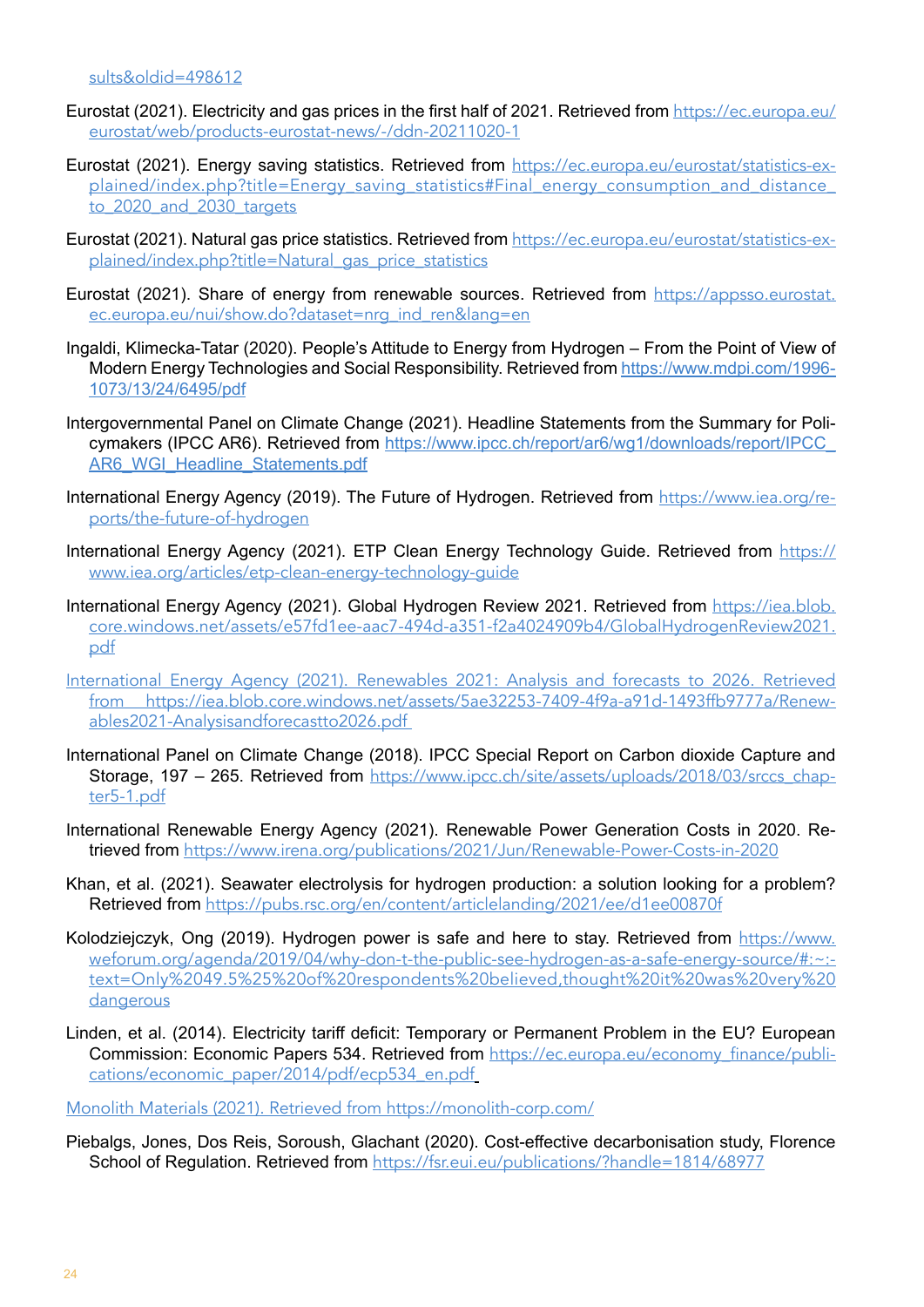- Pototschnig (2021). Renewable hydrogen and the "additionality" requirement: why making it more complex than is needed?. Retrieved from <https://fsr.eui.eu/publications/?handle=1814/72459>
- Ruetters, et al. (2013). State of play on CO<sub>2</sub> geological storage in 28 European countries. CGS Europe report n° D2.10. Retrieved from [http://www.cgseurope.net/UserFiles/file/News/CGS%20Eu](http://www.cgseurope.net/UserFiles/file/News/CGS%20Europe%20report%20_D2_10_State%20of%20play%20on%20CO2%20storage%20in%2028%20European%20countries.pdf)[rope%20report%20\\_D2\\_10\\_State%20of%20play%20on%20CO2%20storage%20in%2028%20Eu](http://www.cgseurope.net/UserFiles/file/News/CGS%20Europe%20report%20_D2_10_State%20of%20play%20on%20CO2%20storage%20in%2028%20European%20countries.pdf)[ropean%20countries.pdf](http://www.cgseurope.net/UserFiles/file/News/CGS%20Europe%20report%20_D2_10_State%20of%20play%20on%20CO2%20storage%20in%2028%20European%20countries.pdf)
- World Bank (2020). GDP (current US\$) European Union, World Bank national accounts data and OECD National Accounts data files. Retrieved from [https://data.worldbank.org/indicator/NY.GDP.](https://data.worldbank.org/indicator/NY.GDP.MKTP.CD?locations=EU) [MKTP.CD?locations=EU](https://data.worldbank.org/indicator/NY.GDP.MKTP.CD?locations=EU)